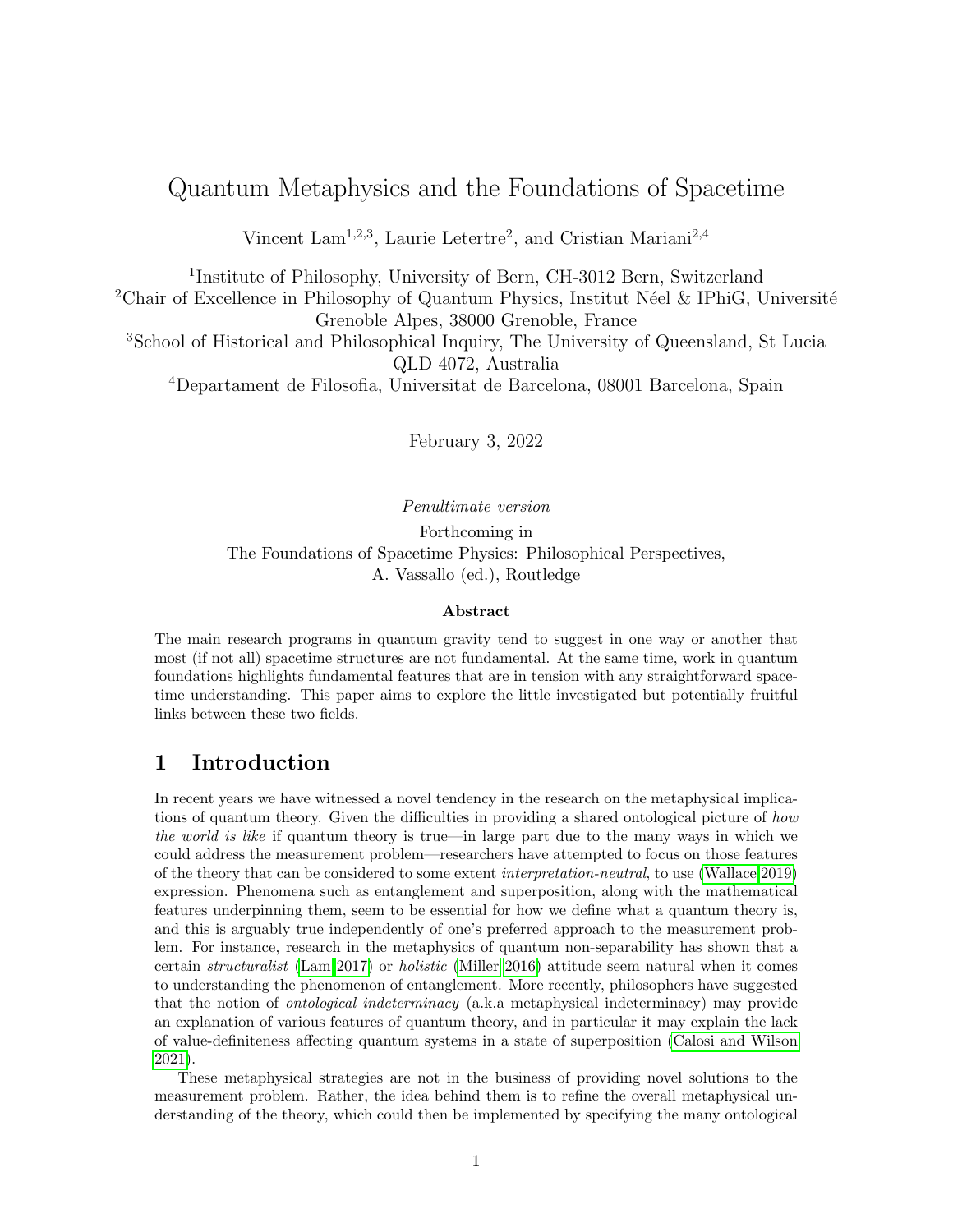alternatives inspired by the various solutions to the measurement problem. And in effect, there are now several concrete proposals on how to implement these strategies within the context of specific interpretations of the theory,<sup>[1](#page-0-0)</sup> and under the overall assumption of scientific realism towards physics.

Once we grant that the relevant quantum features used to derive such metaphysical conclusions are essential to any quantum theory, it is natural to expect this claim to be true also in the context of the novel research programs in quantum gravity (QG). Our main working hypothesis is precisely that the aforementioned metaphysical strategies will prove insightful to better understand the world according to QG. And as a matter of fact, such an *interpretation-neutral* attitude is not just preferable in the context of QG, but may even seem necessary if we consider that no specific quantum interpretation is assumed or suggested at the current stage of research.

A common striking conceptual feature of many research programs in QG is that they suggest, in one way or another, that most (if not all) spatiotemporal structures are not fundamental (Huggett and Wüthrich 2013). Consequently, one should expect that those metaphysical and foundational results in quantum theory that are already in tension with certain spatio-temporal features (or that already point towards the existence of certain non-spatiotemporal features) may turn out to be particularly relevant. In this paper we are going to provide two such examples, and we will then consider how they may give us novel insights on the ontology of QG. The first of them, already well-known in the literature, concerns the metaphysical implications of quantum entanglement, whereas the second example pertains to some rather novel results in quantum foundations regarding the notion of causal non-separability. As we will show, each of these cases arguably forces us to reconsider some plausible and intuitive idea about the nature of spacetime, specifically as regards to the notion of locality, and of definiteness of the causal order among distinct events. If seen through the lenses of these recently proposed metaphysical views, the problematic implications of QG may perhaps seem more natural and acceptable, or so we will argue.

Roadmap. In §2, we focus on the metaphysical tools that have been developed to account for quantum entanglement and non-locality, as within the structuralist and the holistic metaphysical strategies. In §3, we first look at recent developments in quantum foundations about causally non-separable processes that do not assume a definite global causal structure. We then exploit the recently developed tools of *quantum indeterminacy* in order to provide an understanding of the notion of superposition of causal order. In §4 we show how the tools that we have introduced can help to articulate a coherent but not necessarily spatio-temporal worldview at the level of quantum gravity. In §5 we conclude.

## <span id="page-1-0"></span>2 The Metaphysics of Quantum Entanglement

This section provides an overview of some of the metaphysical tools that have been articulated within the framework of standard quantum mechanics (and quantum field theory) to account for the key features of quantum entanglement and non-locality. These metaphysical tools do not aim to provide a full ontology for quantum mechanics (or quantum field theory), since this would require addressing the measurement problem. Rather, they aim to capture central features that, to some extent, cut across (most of) the various realist interpretations of quantum mechanics; indeed, they can often be further specified within these interpretations. Since we are interested in exploring to what extent these metaphysical tools can be relevant in the quantum gravity context, we highlight their links to spacetime structures.

#### 2.1 Entanglement and Non-Locality

In many ways, quantum entanglement and non-locality are central features of quantum mechanics––and, to some extent, of any quantum theory (such as quantum field theory). Within the

<sup>1</sup>For instance, see [Calosi and Mariani](#page-14-0) [\(2020\)](#page-14-0) for indeterminacy within the main realist interpretations of QM, and [Esfeld](#page-15-1) [\(2017\)](#page-15-1) for structuralism.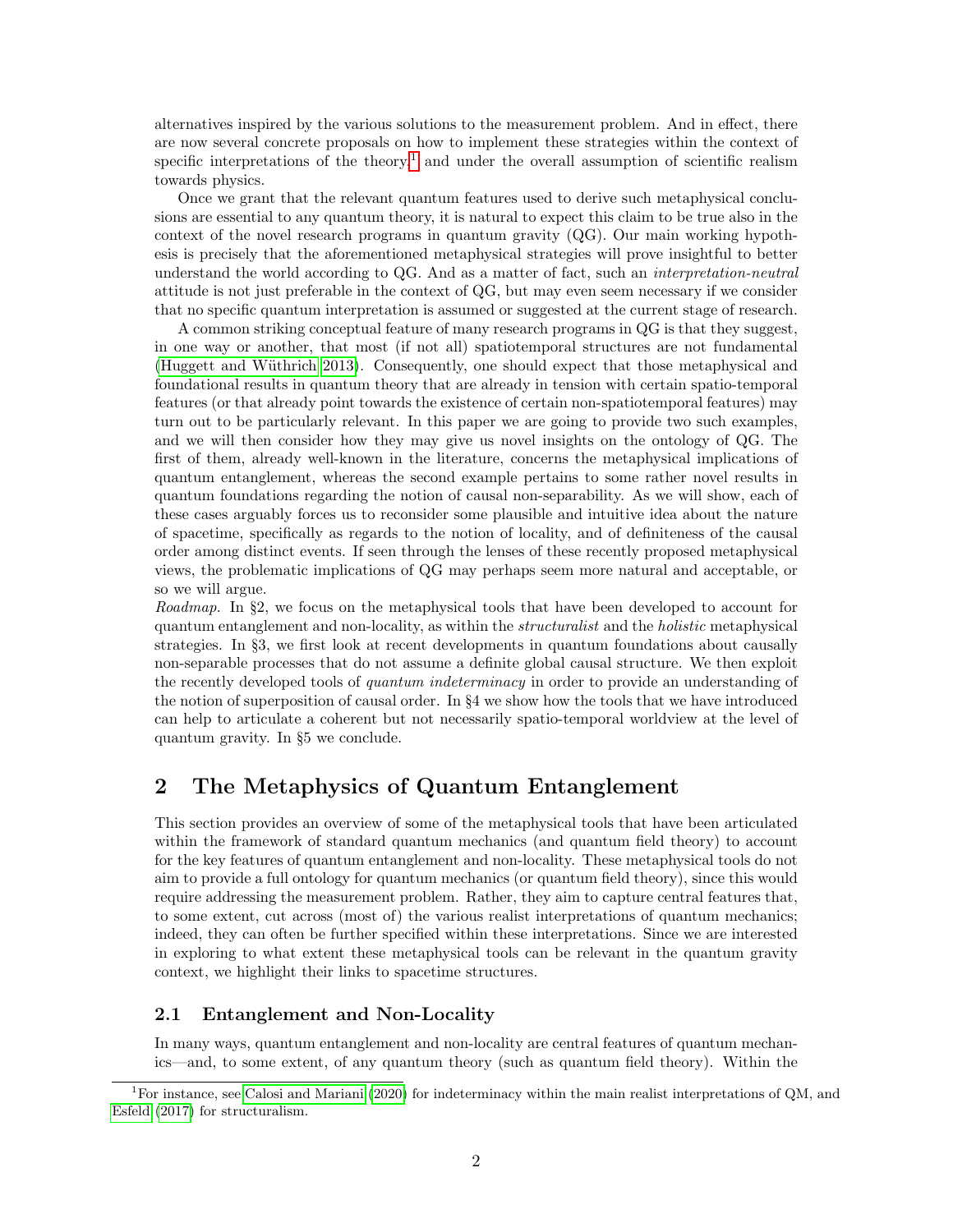standard quantum formalism, entanglement is encoded in the ubiquitous entangled quantum states for composite systems. Quantum states can be represented by a vector in a Hilbert space, noted  $|\psi\rangle$ . A more general representation is provided by appeal to density matrices, noted  $\rho$ , which are linear operators acting on the Hilbert space assigned to the system under consideration. A density matrix encodes either pure quantum states, which can be described with a vector in a Hilbert space, or mixed quantum states, which express situations in which a system is in a probabilistic mixture of pure states. The latter case expresses a situation in which we describe a system in a probabilistic mixture of pure states. In the remainder of this work, we will appeal to density matrices to represent a system's quantum state, not only because this mathematical object more naturally connects with the discussions of section [3,](#page-4-0) but also because it provides a more generalised framework.

Let a composite system, labelled 1-2, be composed of two subsystems, labelled 1 and 2. The quantum states of the subsystems 1 and 2 are said to be nonseparable, or entangled, if the global quantum state of system 1-2 cannot be expressed as follows:

$$
\rho_{1-2} = \sum_{i} q_i \; \rho_1^i \otimes \rho_2^i \tag{1}
$$

where the index i sums over classical probabilities  $(q_i)$  to have the subsystem x in the (pure or mixed) quantum state described by  $\rho_x^i$ . This notion of entangled states is purely formal at this stage, and needs to be interpreted to get assigned a meaning. If one adopts a realist approach towards quantum mechanics, the quantum state is considered as pointing towards objective features of nature. Yet, there is a debate regarding the exact nature of these objective features (see section [2.2\)](#page-3-0). Most accounts see the wavefunction as the mathematical object representing the objective content of the quantum state, while density matrices are seen as encoding a mere epistemic information about the quantum state. This is however debated, and previous work emphasises that there is no need for an epistemic interpretation of density matrices [\(Aharonov](#page-14-1) [et al. 1993\)](#page-14-1). Several authors have defended a view called density matrix realism, in which it is the density matrix that represents the objective content of the quantum state [\(Chen 2020\)](#page-15-2).

Importantly, quantum entanglement can lead to empirically verified non-classical correlations violating Bell-type inequalities among spacelike separated entangled subsystems [\(Hensen et al.](#page-16-3) [2015\)](#page-16-3). A Bell inequality, as famously defined in Bell's theorem [\(Bell 1964\)](#page-14-2), is an algebraic inequality, the violation of which by any given probability distribution is commonly understood in terms of the violation of the premise called "local causality". This premise encodes the fact that causes precede their effects, and that causal influences travel continuously through spacetime at subluminal speeds. Such quantum correlations violating a Bell inequality are said to be nonlocal, and are not determined by and do not supervene on the states of the entangled subsystems<sup>[2](#page-0-0)</sup> or by additional local variables not encoded in the entangled states, and are independent of the distance between the spacelike separated subsystems. In this context, quantum entanglement is naturally considered as involving some form of non-locality.[3](#page-0-0) Since Bell inequalities can be defined in a purely operational way—i.e. by appealing exclusively to notions such as inputs and outputs of quantum operations treated as black boxes—nonlocal correlations are said to be model-independent.<sup>[4](#page-0-0)</sup> For this reason, Bell nonlocality (i.e. the existence of nonlocal correlations) is naturally taken as reflecting some objective fact about the physical world that any quantum theory has to account for.[5](#page-0-0)

 $2$ This failure of supervenience is often referred to as a form of non-separability in the philosophical literature (see recently [Ismael and Schaffer 2020\)](#page-16-4); in the physics literature, quantum non-separability often specifically denotes the non-factorizability of entangled quantum states, as it is reflected by Eq.1.

<sup>&</sup>lt;sup>3</sup>Indeed, we here focus on entanglement leading to the violation of some Bell-type inequalities, and hence to some non-local correlations among the entangled subsystems––in particular, note that all pure entangled states lead to the violation of a Bell-type inequality, whereas mixed entangled states may not violate any Bell-type inequalities.

<sup>&</sup>lt;sup>4</sup>In this context, a model-independent notion is one that does not appeal to any specific machinery, tool or apparatus; the experimental setup is reduced to a black box fed with some inputs and returning some output.

 ${}^{5}$ By this, of course, we do not mean to argue that nonlocality is unavoidable. As a matter of fact, even within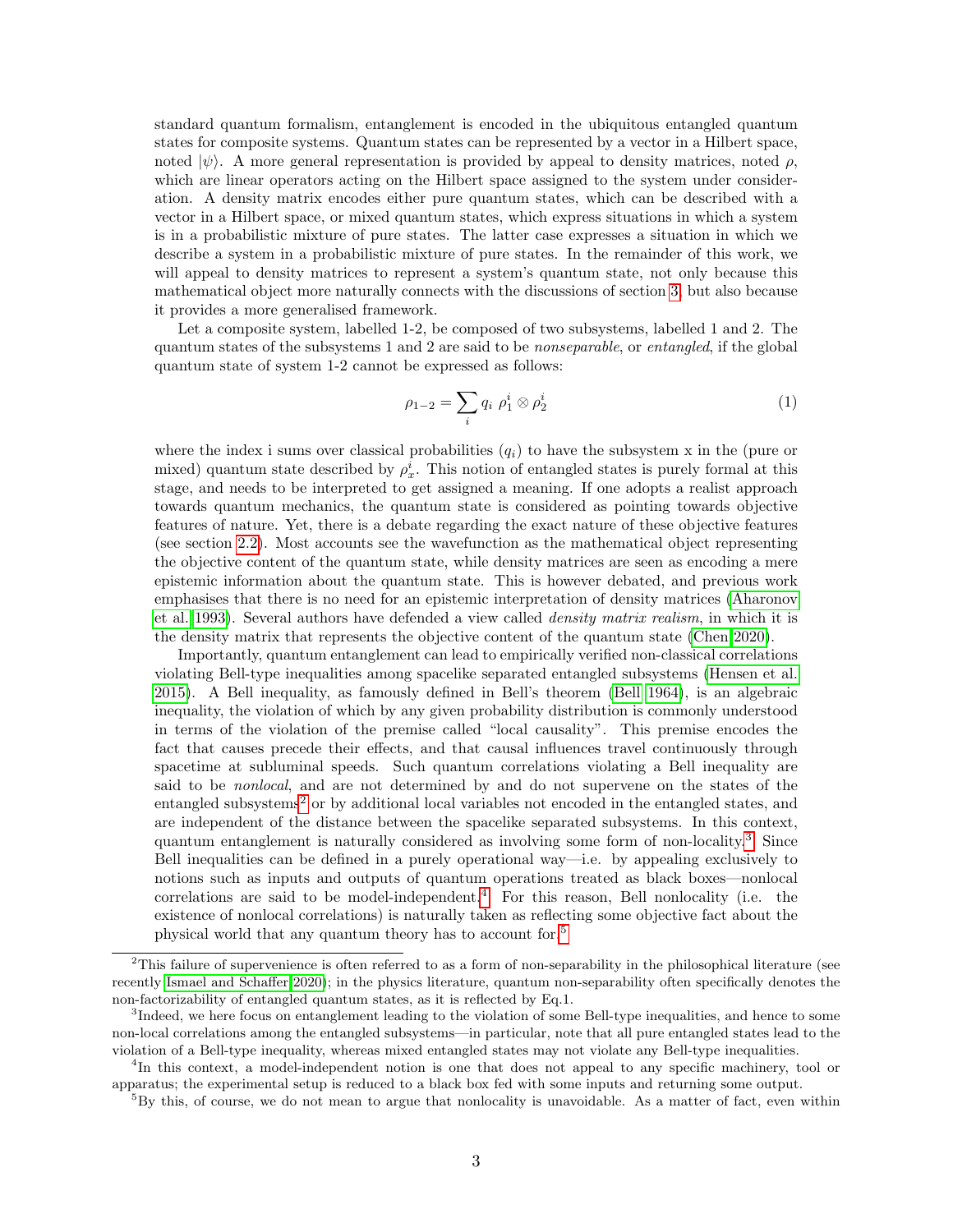#### <span id="page-3-0"></span>2.2 Structuralism and Holism

Several metaphysical tools have been articulated to account for quantum entanglement and the related non-local correlations. Indeed, the fact that the modal connections that these quantum correlations exemplify cannot be understood in terms of intrinsic properties of the entangled subsystems (as encoded in their reduced density matrices or with the help of possible additional— 'hidden'—variables)[6](#page-0-0) provides a strong motivation for a structuralist interpretation in the sense of ontic structural realism (OSR). Indeed, in the context of quantum entanglement, a natural structuralist understanding takes the novel, experimentally verified non-local correlations among entangled subsystems as the manifestation of a new fundamental physical relation—often simply called 'entanglement relation'—connecting the subsystems (whatever these latter precisely are according to the quantum theory under consideration and the preferred quantum ontology). The metaphysical details of the relationship between relations (or structure) and relata within OSR can be articulated in different (and sometimes controversial) ways and have been much discussed in the literature (e.g. see the references in [Lam 2017,](#page-16-0) §1). The moderate structuralist conception according to which the relations are on a par with their relata—forming together 'structures'—seems especially appropriate for many situations in (fundamental) physics, including the entanglement case. Most importantly, in this structuralist perspective, the entanglement relation connects the entangled subsystems such that these latter have no independent existence. On this view, the existence of the entangled subsystems (ontologically) depends on the entanglement structures they are part of, that is, on there being entanglement relations, but also on there being other subsystems to which they are entangled to—these latter being conceived as (ontologically) interdependent on one another. This characterization of entanglement in terms of (symmetric) ontological interdependence or mutual dependence has been recently nicely discussed in [Calosi and Morganti](#page-15-3) [\(2018\)](#page-15-3) within their coherentist conception—which, to us, constitutes a refinement rather than a departure from the moderate structuralism considered here and further detailed elsewhere.<sup>[7](#page-0-0)</sup>

Leaving aside the metaphysical subtleties, what is important to highlight for our purpose in this paper is that, within this structuralist conception, the entanglement structures encoding the interdependence among the entangled subsystems are conceived as physical structures on their own right, without being necessarily tied to spacetime.<sup>[8](#page-0-0)</sup> As we will see in section [4,](#page-11-0) this metaphysical feature may well prove very useful when trying to interpret the quantum gravity context where spacetime may not play its usual roles.

Another main metaphysical strategy to account for quantum entanglement is quantum holism (recently defended in [Ismael and Schaffer 2020\)](#page-16-4), which consists in arguing for the ontological priority of the quantum whole (that is, the total composite quantum system) over its entangled parts (the entangled subsystems). Such an interpretative move gets direct inspiration (and support) from the fact that the quantum state of the total composite system determines those of its entangled subsystems, while the converse fails. Beside this characterization in terms of ontological priority, various holistic aspects of quantum entanglement have been articulated for some time in the physics and philosophy literature (see [Healey 2016](#page-15-4) for a review), some of which

<sup>8</sup>We believe that the question of what, if not spacetime, makes such structures physical [\(Lam and Esfeld 2013,](#page-16-9) §3) can be answered in functionalist terms (Lam and Wüthrich 2018).

a broadly realist approach, there are accounts that may escape this conclusion. Examples include the acceptance of retrocausality [\(Price 2012;](#page-17-1) [Leifer and Pusey 2017;](#page-16-5) [Friederich and Evans 2019\)](#page-15-5), versions of superdeterminism [\(t Hooft](#page-17-2) [2016\)](#page-17-2), and perhaps some versions of the many-worlds approach to QM [\(Vaidman 2021\)](#page-17-3). It is highly debated whether any of these strategies really help us avoiding nonlocality—see [Myrvold et al.](#page-16-6) [\(2021\)](#page-16-6) for discussion.

 $6$ Arguably, even within Bohmian mechanics, the non-local modal connections among Bohmian particles cannot be accounted for only in terms of intrinsic (and local) properties of the particles [\(Lam 2016\)](#page-16-7).

<sup>7</sup>See for instance [Lam](#page-16-8) [\(2013\)](#page-16-8), who writes that the "interdependent existence of fundamental entangled quantum systems [is] one of the main morals of QM, which OSR aims to encode". As a matter of fact, while [Calosi and](#page-15-3) [Morganti](#page-15-3) [\(2018\)](#page-15-3) critically analyse the standard version of OSR at length, they do not really discuss the moderate version in any depth. The relationships between coherentism and structuralism are obviously intricate, and yet we simply point out that in both views the main explanatory job is done by relations of *symmetric dependence*. Thus, we take it that the two views are not necessarily in conflict, *contra* what Calosi & Morganti seem to suggest.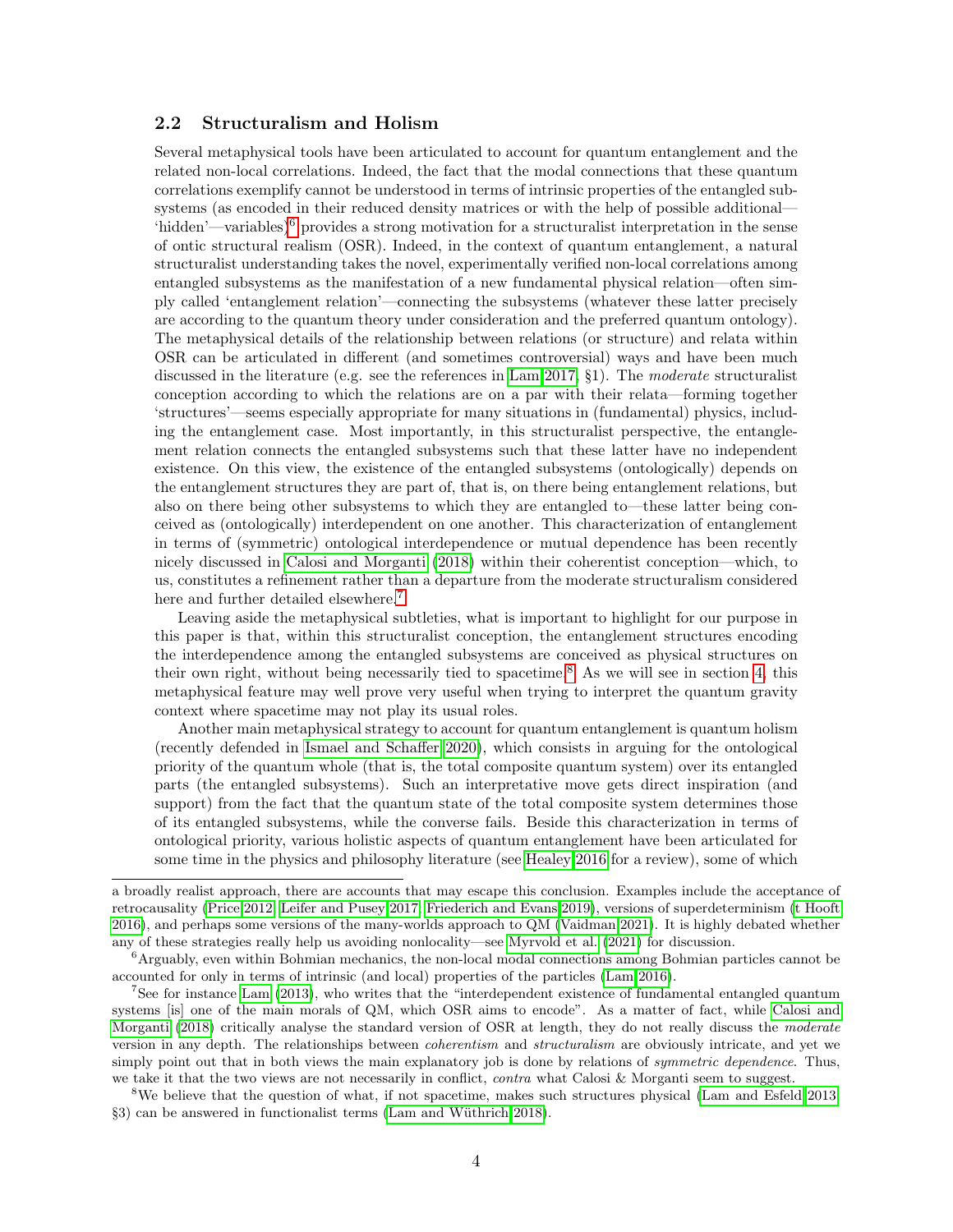more or less explicitly encode structuralist elements (to some extent, certain types of holism can be considered as precursors of the recent structuralist conceptions in the quantum context). However, it is not the place to discuss the commonalities and the disanalogies between quantum holism and structuralism (see [Calosi and Morganti 2018](#page-15-3) for a recent critical look).

What is especially interesting in our perspective here is the common ground argument recently put forward for quantum holism [\(Ismael and Schaffer 2020,](#page-16-4) §4). In many ways, the structure of this argument is similar to the familiar Reichenbach's common cause principle, which roughly states that two correlated events, where neither is the cause of the other, have a common cause that screens off the correlations between them. In view of the well-known difficulties of this principle in the quantum context (the issue is subtle though, see [Hitchcock](#page-16-11) and Rédei 2021 for a recent review), [Ismael and Schaffer](#page-16-4) [\(2020\)](#page-16-4) articulate a common ground account of quantum entanglement, which relies on the principle that if "non-identical entities a and b are modally connected, then either (i) a grounds b, or (ii) b grounds a, or (iii) a and b are joint results of some common ground  $c$ " (4137)—where grounding is understood, in the way advocated by [Schaffer](#page-17-4) [\(2009\)](#page-17-4) as a (metaphysical) asymmetric dependence relation between more fundamental and less fundamental entities.<sup>[9](#page-0-0)</sup> The application of this principle to entangled quantum subsystems then naturally leads to consider the total composite quantum system as their common ground, which clearly amounts to a form of holism since the whole (the total composite system) is then considered as ontologically prior to (more fundamental than) its parts (the entangled subsystems).

Similarly to the structuralist case, we want here to highlight the fact that this holistic common ground strategy need not be tied to spacetime in any way. Indeed, for instance, [Ismael and Schaffer](#page-16-4) [\(2020\)](#page-16-4) explicitly consider wavefunction realism as a case where ordinary 3-dimensional space and entities located in 3-dimensional space are grounded in (and emerge from) a holistic common ground that is not 3-dimensional, namely the quantum wavefunction on (high-dimensional) configuration space.<sup>[10](#page-0-0)</sup> In an analogous way, as we will see in section [4,](#page-11-0) this holistic common ground strategy can be naturally extended to full 4-dimensional spacetime, thereby helping to make sense of the non-spatiotemporal features suggested in many QG research programs.

### <span id="page-4-0"></span>3 Causal Non-Separability and Quantum Indeterminacy

The aim of this section is to introduce the recently discussed notion of causally non-separable process, and to discuss its metaphysical implications. We first introduce, in §3.1, the formal and technical details needed to understand causal non-separability, and we show how it is to be conceptually distinguished from quantum non-separability. In §3.2 we then suggest a way to understand the notion of causal superposition by exploiting the metaphysical tools developed within the debate on quantum indeterminacy.

#### <span id="page-4-1"></span>3.1 Causally Non-Separable Processes

In the previous sections, the discussion focused on the theory of quantum mechanics in its standard form, i.e. as expressed in the formalism of Hilbert spaces. Yet, the theory has various formulations, on the basis of which different questions can be asked. More specifically, the field of quantum foundations also seeks to reformulate the theory within different formalisms in order

 $9\%$ Note, however, that *grounding* is more commonly understood as an explanatory relation between facts [\(Fine](#page-15-6) [2012;](#page-15-6) [Correia and Schnieder 2012\)](#page-15-7). On Schaffer's view, instead, *grounding* applies to every kind of entity (not just facts), which is also why his notion of grounding closely resembles that of ontological dependence [\(Fine 1994;](#page-15-8) [Tahko](#page-17-5) [and Lowe 2020\)](#page-17-5).

 $10\text{As a review error of the body.}$  is order to get the holistic conclusion here we need the further claim according to which the 3D world is part of the wavefunction. This claim—recently defended at length by [\(Ney 2021](#page-17-6)b)—is not however straightforward and can be resisted.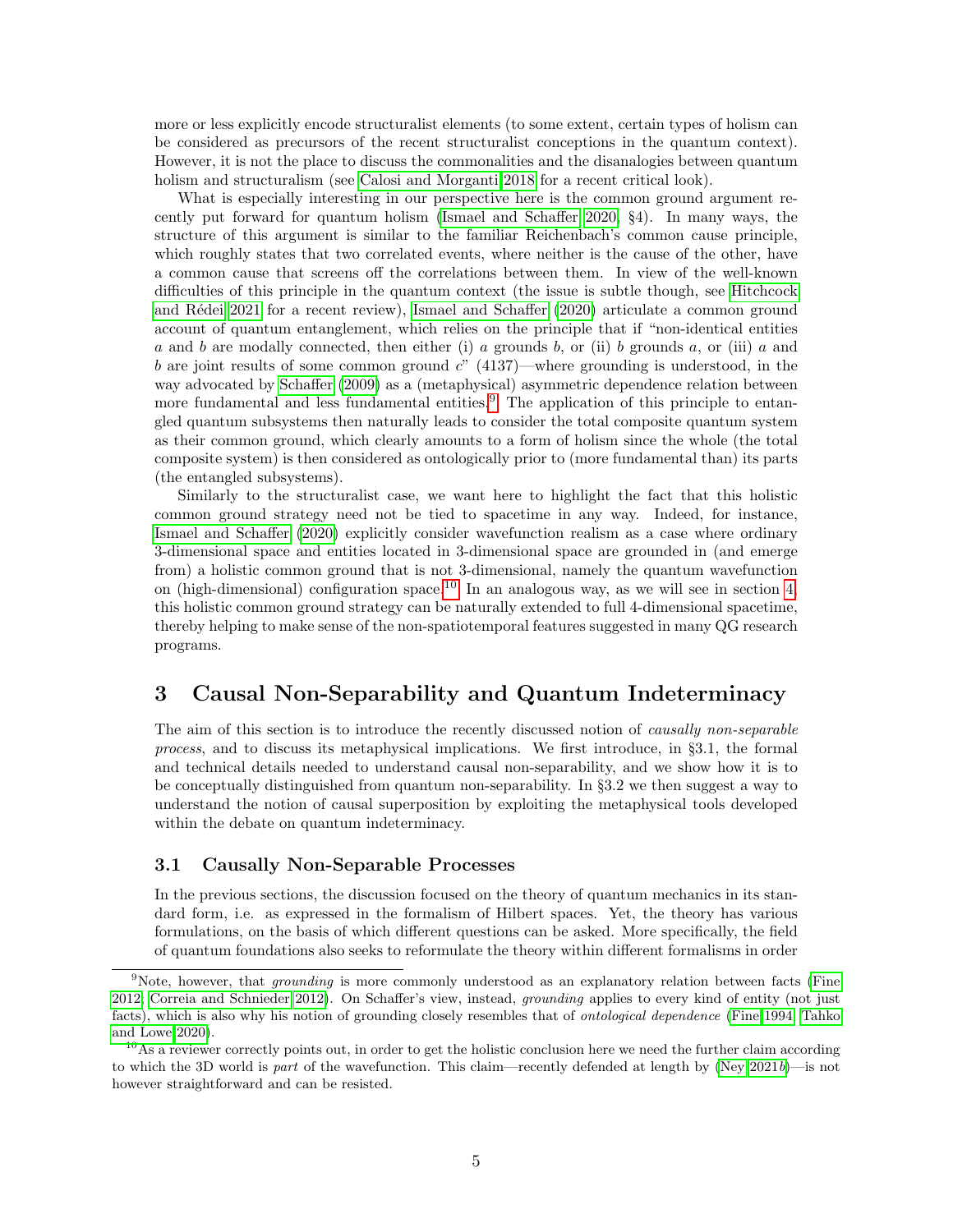to investigate the very structure of the theory, on the one hand, and inquiry about possible generalisations of the theory on the other hand. One of the formalisms used to reformulate quantum mechanics is that of operational theories. It offers an interesting framework, as it anchors the theory to a set of physical principles (from which the theory is recovered). Those principles select the probability distributions possibly correlating results of measurements performed on a given system (prepared in a specific way). Operational theories therefore widely appeal to the notions of preparation and measurement procedures, performed in isolated laboratories and in the context of given experimental setups. As discussed by [Letertre](#page-16-12) [\(2021\)](#page-16-12), the operational formalism, in spite of the instrumental connotation of its core concepts, does not need to be interpreted in an antirealist manner, and suits realist approaches as well.

There is one particular operational theory that not only recovers quantum mechanics, but generalises it by relaxing an important assumption according to which quantum events (which are, roughly, pairs of input and output systems connected via quantum operations) take place according to a definite (although possibly dynamical) causal structure. Such a theory, called the process matrix formalism, allows to investigate whether more general causal structures than those encountered in classical physics are allowed in the quantum realm. The connection between causal structures and spacetime geometries is tight, which makes this theory particularly relevant in order to study how quantum features can possibly impact the structure of spacetime (already at the non-relativistic level, and without taking gravity into account).

The process matrix formalism introduces the concept of quantum process, which is a function describing how n local quantum operations (noted  $A_i$ , with j being an integer ranging from 1 to  $n$ ) are combined together to form a global operation. This notion is represented mathematically by a process matrix, noted  $W$  (see Fig. [1\)](#page-5-0). A process matrix then describes the causal order among local quantum operations, by encoding how their respective inputs and outputs are connected to each others. Importantly, this description makes no assumptions about the spatiotemporal locations of the various interacting parties performing the local operations.

<span id="page-5-0"></span>

**Figure 1:** A generic quantum process. A quantum operation  $A_x$  sends some input quantum system described by a quantum state noted  $I_x$  on a final output quantum system described by a quantum state noted  $F_x$ . A quantum process W maps n such local quantum operations over a global operation noted  $A$ , of which the input is noted  $I$  and the output is noted  $F$ .

In some analogy with the notion of quantum non-separability, a quantum process can be causally non-separable, which means that it is incompatible with any fixed (although possibly dynamical) causal structure among the local operations involved. By definition, in the bipartite case,<sup>[11](#page-0-0)</sup> a causally separable process  $W_{A,B}$  involving the two parties A and B is a process that

 $11$ A generalisation to the multipartite case can be found in [Oreshkov and Giarmatzi](#page-17-7) [\(2016\)](#page-17-7) and [Wechs et al.](#page-17-8) [\(2019\)](#page-17-8).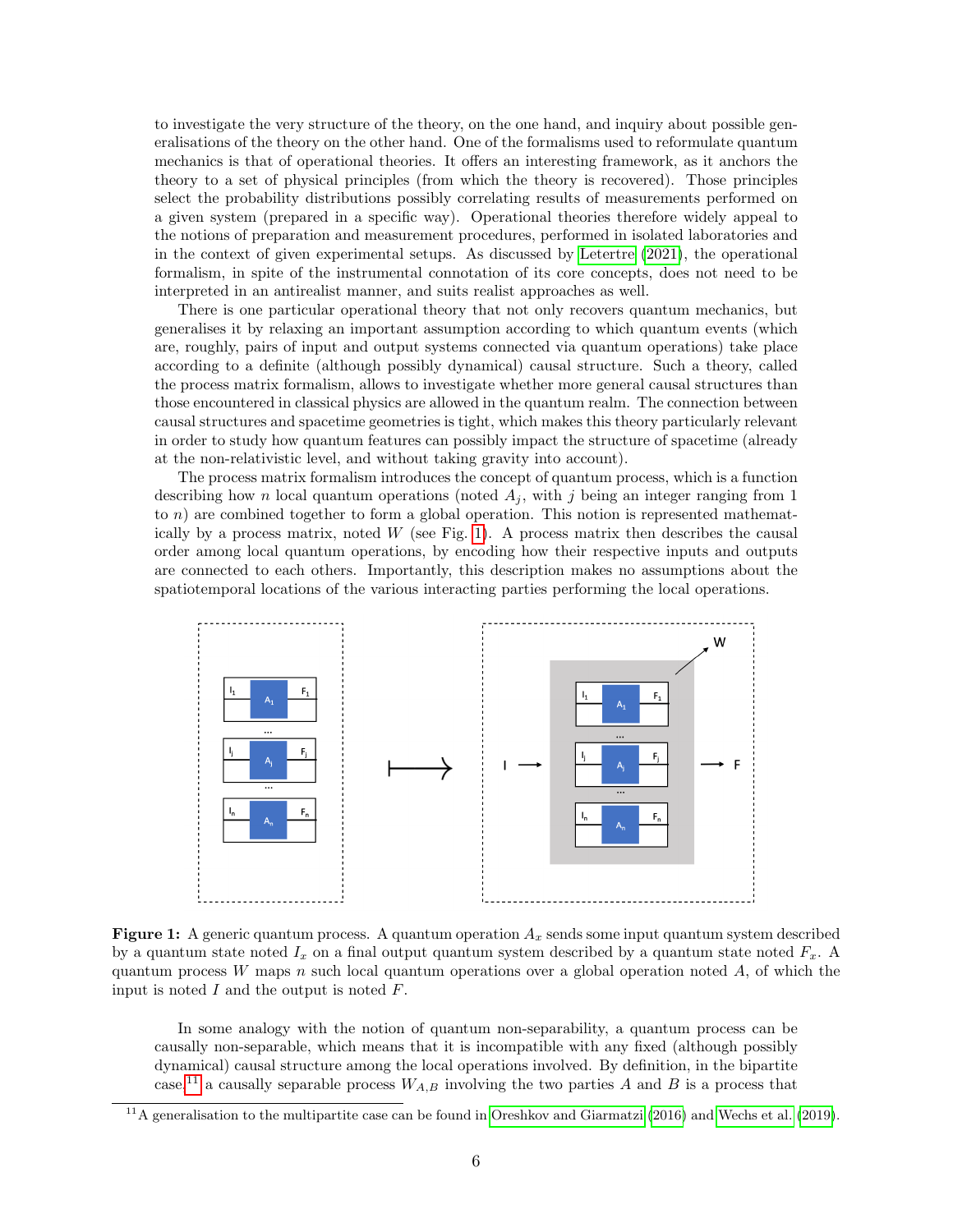can be expressed as a probabilistic mixture of processes compatible with a given fixed causal structure [\(Oreshkov et al. 2012;](#page-17-9) [Oreshkov and Giarmatzi 2016\)](#page-17-7):

$$
W^{A,B} = q W^{A \le B} + (1 - q) W^{B \le A}
$$
 (2)

where q is a number between 0 and 1 and  $W^{X\preceq Y}$  represents a process for which signalling is only possible from  $X$  to  $Y$ .

For now, this notion of causal non-separability is purely formal. In a realist perspective, it is however natural to investigate to what extent this generalized concept may encode (possibly novel) physical features. We now first focus on this question, addressing subsequent interpretative issues in the next section.

There are at least some causally non-separable processes that have a rather straightforward physical implementation [\(Wechs et al. 2021\)](#page-17-10). Among those, a particular process (see Fig. [2\)](#page-6-0) called the quantum switch has been studied extensively these recent years [\(Chiribella et al.](#page-15-9) [2013;](#page-15-9) [Oreshkov and Giarmatzi 2016;](#page-17-7) Araújo et al. 2015). Two parties, Alice and Bob, perform an operation in their respective closed local laboratory, on a shared system called the target system. This system is entangled with a control qubit, $^{12}$  $^{12}$  $^{12}$  the state of which determines the temporal order between Alice's and Bob's operations. More precisely, if the control qubit is in the state  $|0\rangle$ , the target system undergoes Alice's operation (noted A) before undergoing Bob's one (noted  $B$ ), and vice versa if the qubit's state is in  $|1\rangle$ . A third party, Fiona, will perform an operation on the control qubit after Alice and Bob made their operations on the target, erasing the information about the causal order between Alice and Bob. If the control qubit is in a superposition of states  $|0\rangle$  and  $|1\rangle$ , then the process involves a superposition of causal orders between Alice and Bob. It can be shown that the corresponding process describing the causal order among those parties is indeed causally non-separable, i.e. it is incompatible with any fixed causal order. In this case, we can say that the causal structure is indefinite.

<span id="page-6-0"></span>

Figure 2: Diagram of the quantum switch. An initial preparation procedure prepares the initial quantum states of the target and control systems.  $|\psi_t\rangle$  represents the quantum state of the control system.  $|\psi_c\rangle$ represents the quantum state of the target system. A and B represent Alice and Bob's parties, respectively. A final measurement procedure is performed by third party Fiona. The state of the control system is entangled to the order between operations A and B. While scenarios (a) and (b) represents definite causal orders, the scenario (c), in which the control state is in a superposition of states, leads to a superposition of causal orders between A and B. This corresponds to the quantum switch.

The quantum switch has been experimentally implemented in a variety of ways [\(Procopio](#page-17-11) [et al. 2015;](#page-17-11) [Rubino et al. 2017;](#page-17-12) [Goswami et al. 2018;](#page-15-10) [Wei et al. 2019;](#page-18-0) [Guo et al. 2020\)](#page-15-11). Yet, objections have been raised against the idea that those implementations are physical realisations of a genuine indefinite causal order. The indefinite character of the causal order in the quantum switch indeed vanishes if we consider the possibility of causal cycles between A and B [\(MacLean](#page-16-13) [et al. 2017\)](#page-16-13). Yet, it is still possible, conceptually and experimentally, to imagine implementations of the quantum switch in which such cycles are not present. Another objection points out that only a gravitational quantum switch (i.e. involving an actual superposition of spacetime metrics) would constitute the only proper implementation of an indefinite causal order [\(Zych et al. 2019;](#page-18-1)

 $12A$  qubit is a quantum system of which the quantum state pertains to a two-dimensional Hilbert space, and that can be in any quantum superposition of two independent states forming a complete basis of this Hilbert space.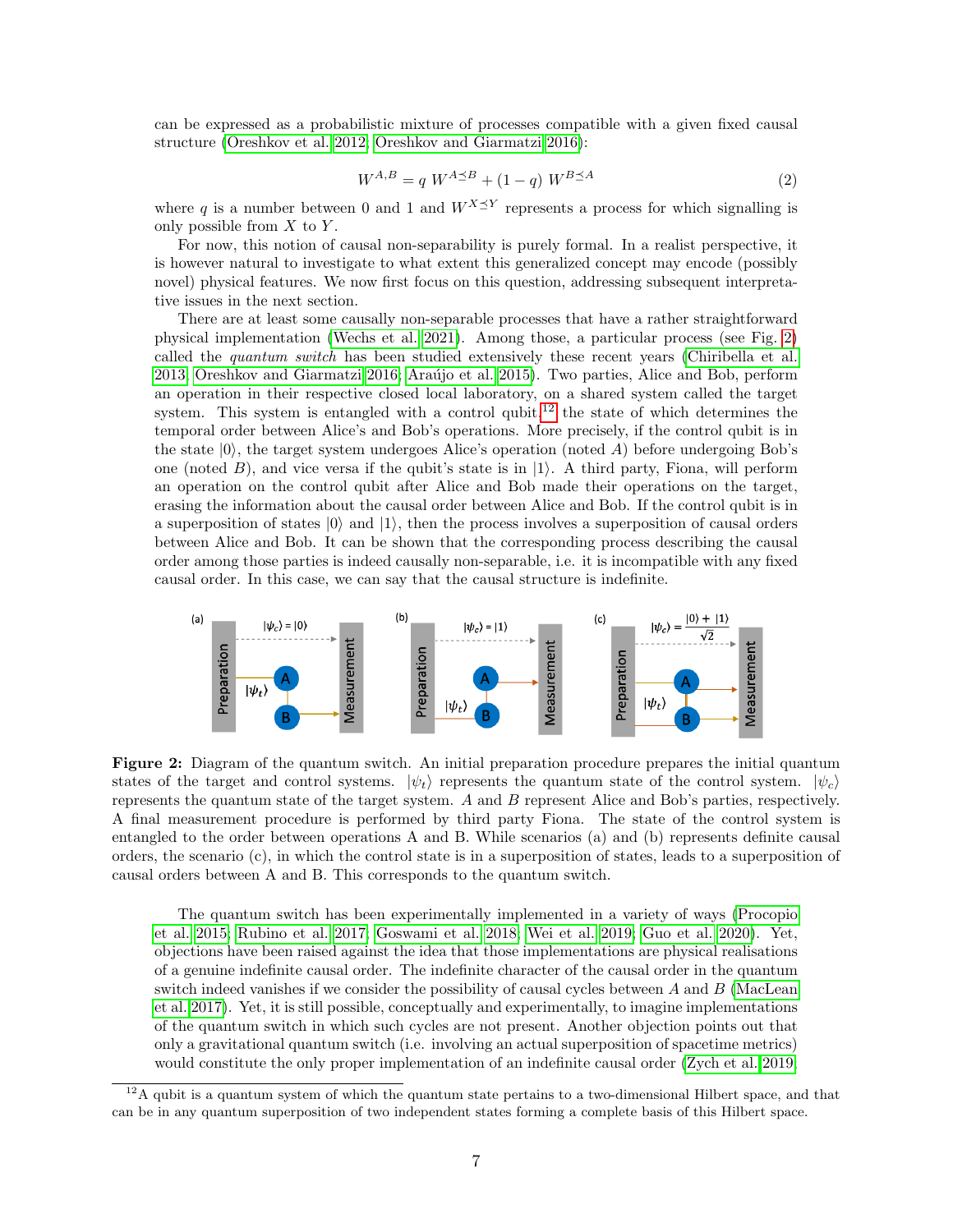Paunković and Vojinović 2020). Indeed, it can be argued that the quantum switch, since it is defined within a classical non-relativistic spacetime, cannot guarantee a faithful description of spacetime at quantum scales. Yet, it can also be argued that the quantum switch, and more generally indefinite causal orders, point towards a tension between quantum features and classical spacetime. As such, their investigation can potentially lead to fruitful conceptual tools that could be of use in more advanced quantum theories of spacetime. Finally, some object that implementations of the quantum switch were not real processes, as each operation  $A$  and  $B$  were not performed once and only once (as is requested in the process matrix formalism). [Oreshkov](#page-17-14) [\(2019\)](#page-17-14) provides a technical argument against such worries, arguing that the formalism shows that operations within a process each takes place on specific input and output systems.

It seems therefore rather reasonable to consider that indefinite causal orders can possibly be found in physically implementable processes. The interesting question is now to articulate the interpretative implications of this generalized framework. Before doing so, and since the notion of causal non-separability has been defined in analogy with that of quantum non-separability, it is important to emphasize the extent and limits of this analogy in order to avoid potential unwarranted shortcuts or hasty conflations.

First, the notion of causal non-separability involves quantum processes, while quantum nonseparability involves quantum states. These two notions are related, yet conceptually very distinct. A process links different operations, independently of the actual operations performed or of the actual systems undergoing those operations. A quantum state (mathematically represented by a density matrix) describes the state of a given physical system. In certain cases, a process can reduce to a density matrix, e.g. when a process describes separated operations (including the initial preparation procedure) performed on uncorrelated parts of a shared system, and of which we do not care about the outcomes. In that sense, processes generalize quantum states: a process can encode the same information as density matrices, but they usually allow much more, namely the encoding of correlations between different quantum operations. Because of these conceptually deep discrepancies, non-separability of quantum states and causal non-separability of quantum processes refer to different features. They characterize a certain kind of correlations between quantum states for the former, and between quantum events for the latter.[13](#page-0-0) For this reason, causal nonseparability can encode relations among relata that are timelike separated, contrary to quantum nonseparability. Indeed, the various quantum events involved in a given quantum process, once embedded in spacetime, can be timelike separated, while the quantum states of entangled subsystems are (usually) spacelike separated. Yet, it is not the case that causal nonseparability is a mere extension of quantum nonseparability encoding correlations between quantum states at different times. Indeed, causal nonseparability is about correlations among quantum operations, while the initial quantum state for these operations can be left unspecified. To summarise, we have two distinct notions. On the one hand, quantum non-separability expresses that for some composite non-separable quantum state, the quantum states of the subsystems is indefinite. As discussed in section [2.2,](#page-3-0) various metaphysical theories can be applied to non-separable states in order to assign them a precise meaning. On the other hand, causal non-separability, by contrast, expresses that for some quantum processes, the causal order among the operational events involved are indefinite. Assigning a meaning to this formal feature will constitute the task of the next section.

Since all the currently known causally non-separable processes that are physically implementable can be described within standard quantum mechanics, their characterization within the process matrix formalism can be regarded as purely formal—i.e. not capturing any novel physical features. However, it remains an open issue whether there exist causally non-separable processes that are instantiated in nature, without being describable within standard quantum mechanics. Because such a scenario may well bring new physical and metaphysical insights, it

 $13$ We recall that process matrices do not encode quantum states *per se*. They only connect local operations to form a global one. As such, they correlate quantum events, which are distinct from the standard notion of events in relativity (namely spacetime points). Instead, in this context, a quantum event refers to a pair of input and output connected by a quantum operation.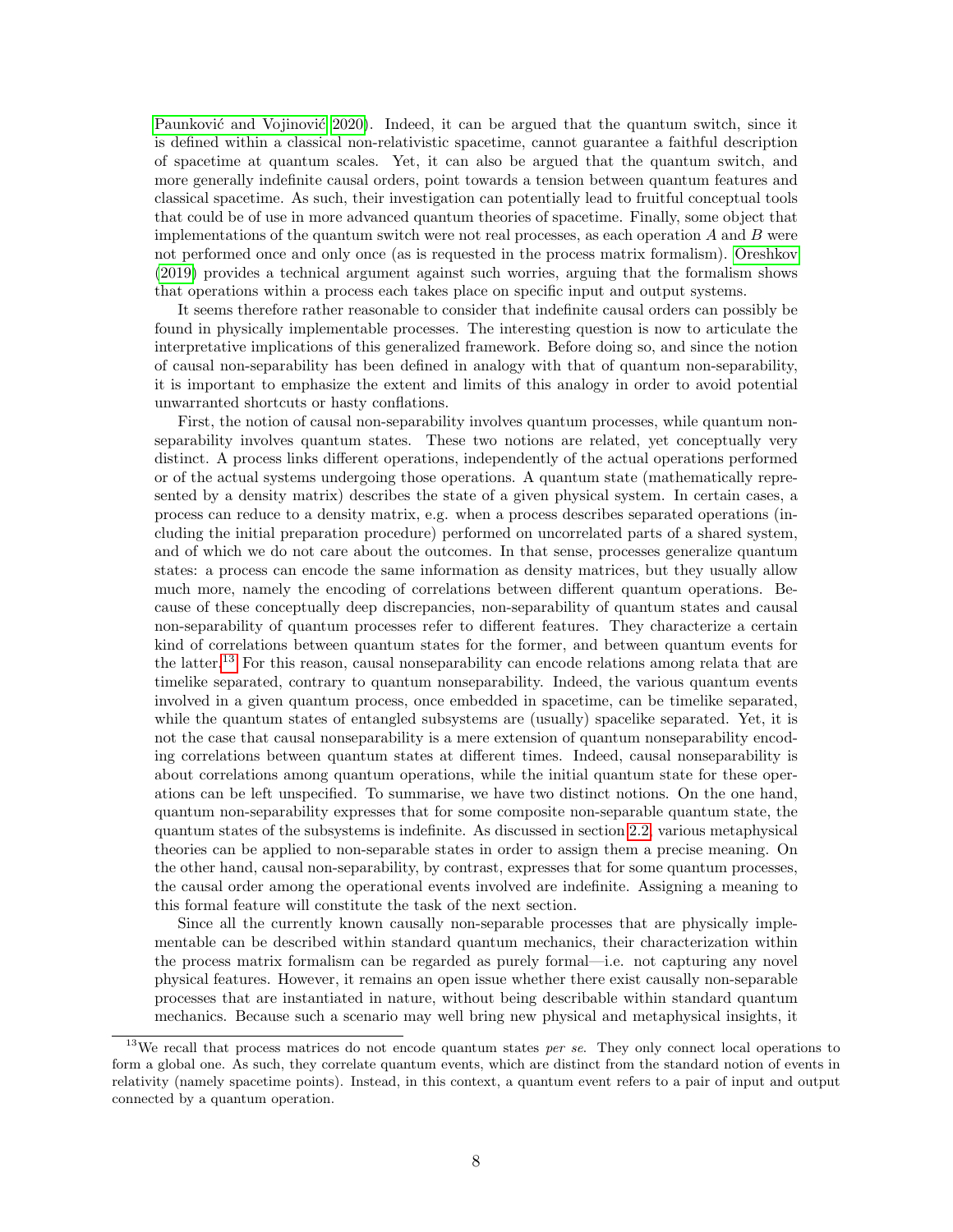is the one that will be explored in the next section.

Before doing so, it is worth noting that, in the same way that quantum nonseparability has a model-independent counterpart, namely nonlocal correlations, causal nonseparability has such an equivalent too. Indeed, causal nonseparability leads to correlations that may violate the causal equivalent of Bell inequalities, i.e. causal inequalities [\(Oreshkov et al. 2012;](#page-17-9) [Branciard](#page-14-4) [et al. 2015\)](#page-14-4). Their violation necessarily indicates that the correlation is incompatible with any definite causal structure. Causal nonseparability is necessary but non-sufficient for noncausal correlations (i.e. correlations violating a causal inequality) [\(Oreshkov et al. 2012;](#page-17-9) [Wechs et al.](#page-17-8) [2019;](#page-17-8) [Oreshkov and Giarmatzi 2016;](#page-17-7) Araújo et al. 2015). No empirical protocol that generates noncausal correlations has been found so far [\(Wechs et al. 2021\)](#page-17-10).

#### 3.2 The Metaphysics of Causal Non-Separability

If we adopt a realist attitude towards causal non-separability, the nature of the related indefiniteness of causal orders will very much depend on the exact meaning assigned to the process matrices characterizing causal non-separability. In the case of metaphysically indefinite causal orders, the world itself is such that causal order among events is ontologically indefinite, independently of any observer. This claim needs to be further clarified, e.g. by relying on already existing metaphysical tools developed by previous work in the field of metaphysical indeterminacy [\(Wilson 2013;](#page-18-2) [Barnes and Williams 2011\)](#page-14-5), and in particular on its application to quantum theory [\(Calosi and Wilson 2019;](#page-15-12) [Calosi and Mariani 2020;](#page-14-0) [Calosi and Wilson 2021\)](#page-15-0). Quantum theory seems to violate a rather standard principle regarding the way in which properties are instantiated by physical systems. Contrary to what happens in classical physics, where every quantity gets assigned a definite value at all times, quantum theories are affected by what has been called *lack of value-definiteness* (LVD). In short, LVD indicates that quantum observables do not always possess precise values. LVD can be easily grasped by looking at the standard way of assigning values to physical systems given the quantum formalism, the so-called Eigenstate-Eigenvalue Link (EEL):

**EEL.** A physical system s has a definite value v of an observable  $\mathcal{O}$  iff s is an eigenstate of  $\mathcal{O}$ . Following Calosi & Wilson (2018), we can provide the following threefold classification of cases of LVD in quantum theory:

- Superposition. A linear combination  $|\psi\rangle = q_1 |\phi_1\rangle + q_2 |\phi_2\rangle$  of different eigenstates  $|\phi_1\rangle$  and  $|\phi_2\rangle$  of an observable O is not always an eigenstate of O. If a system S is in  $|\psi\rangle$  it does not have a definite value of  $\mathcal{O}$ .
- Incompatible Observables. Consider two observables  $\mathcal{O}_1$  and  $\mathcal{O}_2$ . The observables commute iff  $[O_1, O_2] = O_1O_2 - O_2O_1 = 0$ . If they do not, they are *incompatible*. If two observables are incompatible, they do not share all the same eigenstates. Thus if  $S$  is in one such non-shared eigenstate of  $\mathcal{O}_1$  ( $\mathcal{O}_2$ ), it follows that it does not have a definite value for  $\mathcal{O}_2$  $(\mathcal{O}_1).$
- *Entanglement.* Consider an *entangled* system  $S_{12}$  composed by  $S_1$  and  $S_2$  with corresponding Hilbert space  $\mathcal{H}_{12} = \mathcal{H}_1 \otimes \mathcal{H}_2$ .  $S_{12}$  might be in an eigenstate  $|\psi\rangle$  of  $\mathcal{O}_{12} = \mathcal{O}_1 - \mathcal{O}_2$  that is neither an eigenstate of  $\mathcal{O}_1$  nor an eigenstate of  $\mathcal{O}_2$ —with  $\mathcal{O}_1$  and  $\mathcal{O}_2$  defined on  $\mathcal{H}_1$  and on  $\mathcal{H}_2$  respectively. Both  $S_1$  and  $S_2$  will therefore lack a definite value for the corresponding observables.

Consider that, in each of the above, applying the EEL entails that one or more observables do not always possess a definite a value. Such lack of definiteness has been taken at face value as to indicate the existence of an ontological kind of indeterminacy (a.k.a. metaphysical indeterminacy, henceforth MI), namely one that we cannot explain away as due to our ignorance or to semantic indecision. According to [Calosi and Wilson](#page-15-12) [\(2019\)](#page-15-12), MI is pervasive in quantum theory, and affects in one way or another every interpretation of quantum theory. We shall notice, however, that this claim is not so straightforward, and requires many details that we cannot enter here. For one, consider that the argument leading from LVD to the existence of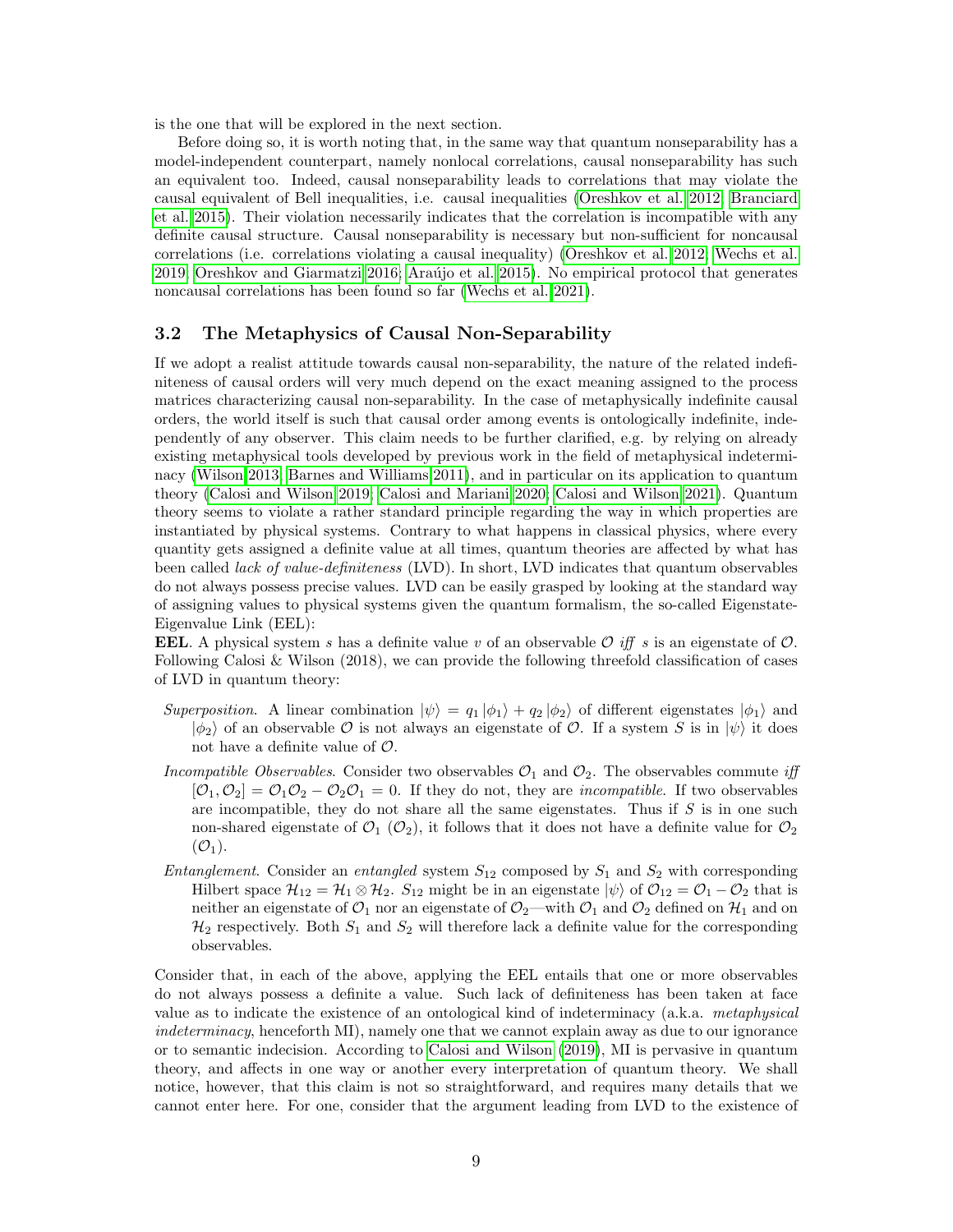quantum indeterminacy is essentially based on the EEL. The EEL, however, is rejected by any interpretation of quantum theory other than the Orthodox one. Therefore, in order to establish the existence of quantum indeterminacy in the context of other interpretations of the theory it seems that much more needs to be said. For our purposes, however, we simply notice that similar arguments have been put forward in recent years in many of the existing interpretations,  $^{14}$  $^{14}$  $^{14}$  thus showing that, if not forced upon us, MI is at least to some extent suggested by quantum theory, and could then be a useful explanatory tool.<sup>[15](#page-0-0)</sup>

One of the major problems with accepting the existence of quantum MI is that the very notion of ontological indeterminacy has been considered for many decades incoherent. [Lewis](#page-16-14) [\(1986\)](#page-16-14) was famously against this notion, claiming that "the only consistent account of indeterminacy is one that locates it in either our thought or our language". Moreover, [Evans](#page-15-13) [\(1978\)](#page-15-13) has influentially argued that indeterminate identity is contradictory, and many philosophers believed that indeterminate identity is required to make sense of MI. For all these reasons, philosophers have long been sceptical towards MI. This situation has started to change in the last decade, when several proposals have been developed as consistent ways to make sense of this idea. Two quite distinct families of approaches should be mentioned: the *meta-level* views, and the *object-level* views. Very roughly, the distinction between them is the following. According to the former, indeterminacy is understood as wordly unsettledness between fully precise alternatives. Therefore, on this view, there is MI when it is indeterminate which determinate state of affairs obtain. According to the latter, the object-level view, indeterminacy is understood as the obtainment of an indeterminate state of affairs. Thus, on this view, there is MI when an indeterminate state of affairs (determinately) obtains. Both approaches to MI have been exploited in order to make sense of the lack of value-definiteness in quantum theory, although it is fair to notice that the object-level view seems to be preferred (see [Calosi and Mariani 2020](#page-14-0) for discussion).

Quantum MI has been so far discussed only in the context of non-relativistic quantum theory. Nonetheless, notice that the main arguments for its existence rely on certain features of the theory that we expect to find in any quantum theory, quantum gravity included. The major reason for such a pervasiveness of quantum MI is arguably that this view proposes an ontological account of superposition states. Consequently, it also seems quite natural to apply these tools to the case of a superposition of causal orders emerging in the PMF. To that end, we shall first require that every causal order expressed (or represented) by a given process matrix is to be taken as objective, i.e. independent from observers (in some standard sense). This assumption is largely justified if we consider that realism towards the PMF basically means, if anything, that this formalism gives us a language for expressing causal claims in the most generalised way (as input-output physical operations).

As we have shown, causally non-separable processes that are physically implementable display superpositions of indefinite causal orders which result from the entanglement of the causal structure with an ancillary system's state. Despite some technical differences between this case and that of indeterminacy in standard QM (differences that do not concern us here), this situation could be analysed according to the same rationale found in [Calosi and Mariani](#page-15-14) [\(2021\)](#page-15-14), namely by interpreting such superpositions as instances of metaphysical indeterminacy. To recall, in the standard case a given observable may lack a *unique* determinate property, say *spin* up or spin down, while still instantiating the relevant determinable, say  $spin_x$ . In the case at hand, instead, we would take the determinable to be something like event E being causally connected with event  $F$ , and the corresponding determinates to be  $E$  causing  $F$  and  $F$  causing  $E$ .

 $14$ In particular, notice that in the context of spontaneous collapse interpretations of QM, indeterminacy can arise even by revising the EEL. See, e.g.: [Lewis](#page-16-15) [\(2016\)](#page-16-15); [Albert and Loewer](#page-14-6) [\(1996\)](#page-14-6); [Mariani](#page-16-16) [\(2022\)](#page-16-16). For a critique, see [Glick](#page-15-15) [\(2017\)](#page-15-15).

<sup>15</sup>A reviewer points out—we think correctly—that appealing to indeterminacy here does not provide a further explanation as to why the indeterminacy occurs. In a way, the existence of the indeterminate states of affairs is to be taken as a brute fact. However, what the accounts of metaphysical indeterminacy can do is to elucidate and explain what *it means* for a state of affairs to be indeterminate, and to to distinguish indeterminate from determinate states of affairs. It is in this sense that we contend the accounts can be useful tools. We thank the reviewer for inviting us to say more on this.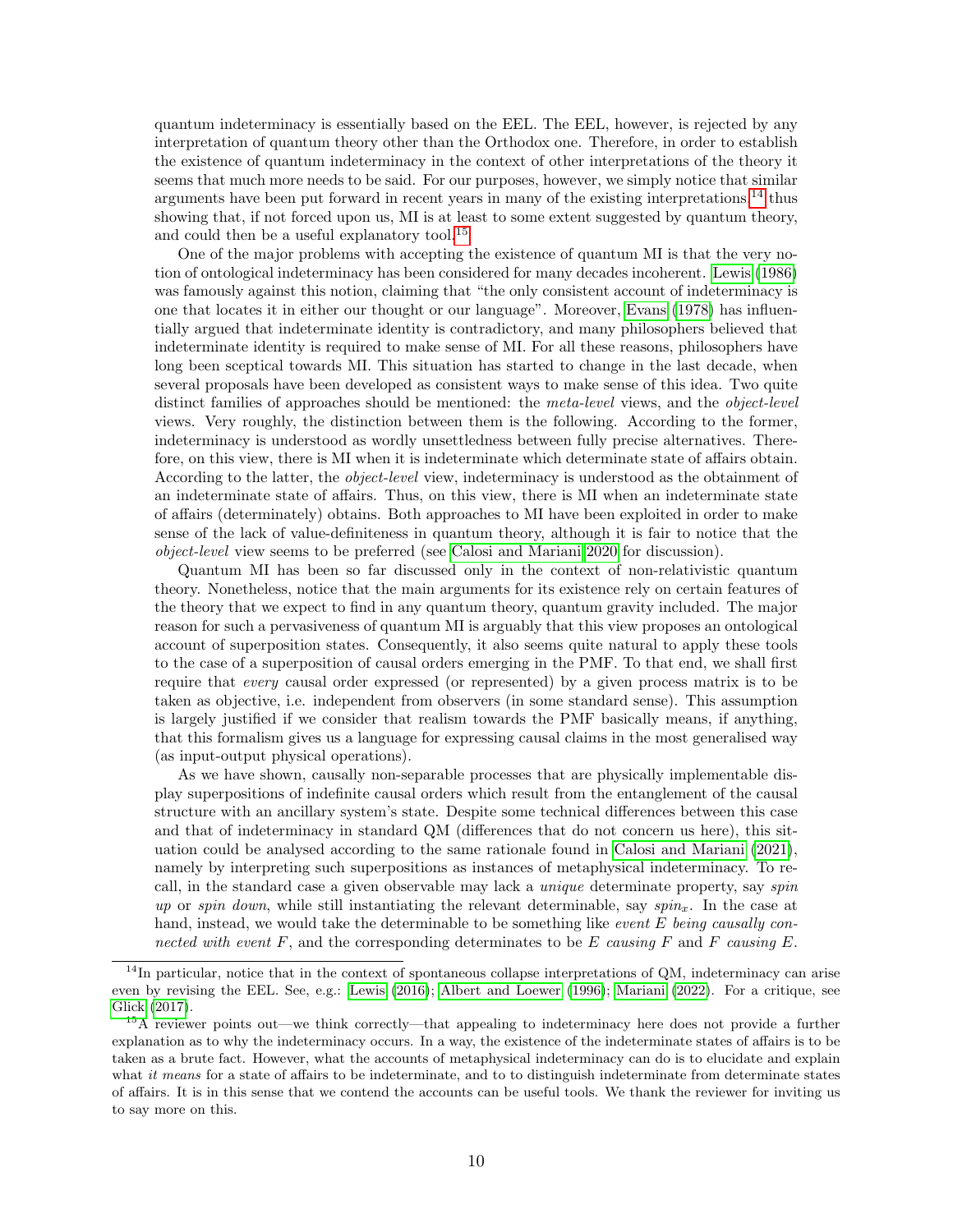As we have shown, causally non-separable processes instantiate the above determinable while they do not uniquely instantiate the corresponding determinates.[16](#page-0-0) As a result, superposition of causal orders can in principle be interpreted as an instance of metaphysical indeterminacy in the same way as it is the superposition of values for standard quantum observables. The crucial assumption we are making for such an analogy to hold is obviously that there is a genuine determinable-determinate relation involved when we think of a causal relation between two distinct events. Notice however that, if the existence of a certain determinable property is to be taken seriously whenever there exists a physical observable that corresponds to it, our assumption looks justified since in the case of causally non-separable processes there is indeed an observable corresponding to the causal order.<sup>[17](#page-0-0)</sup>

The main conceptual difference between indeterminacy of quantum states and that of causal orders is that in the standard case the indeterminacy affects the state of a given system and its properties. Here, instead, the indeterminacy affects the causal relations among systems. This difference is quite crucial for our purposes. Indeed, consider that metaphysical indeterminacy in the objective causal order between events seems to point towards indeterminacy in the spacetime structure itself (given some plausible assumptions concerning how causal structures relates to spacetime structures). Thus, the result of applying the tools of quantum MI to the PMF, along with the assumption that this formalism faithfully represents the objective causal structure of the world, seem to suggest that the spacetime structure is itself indeterminate. Of course, the

<sup>17</sup>The order in which the transformations  $A$  and  $B$  are applied on the target system can be seen as a quantum property of the particular process that describes the quantum switch (for which, by definition, the initial quantum state of the control system is fixed in a superposition of states (in the  $\{|0\rangle, |1\rangle\}$  basis)). We note that property q, such that  $q = 1$  means "The target system has gone through laboratory A and then laboratory B", and  $q = 2$ means "The target system has gone through laboratory B and then laboratory A". By construction of the QS, the observable corresponding to the property q can be measured by measuring the state of the control system (in the  $\{ |0\rangle, |1\rangle \}$  basis). The corresponding observables  $\mathcal{O}, \mathcal{O}_{AB}$  and  $\mathcal{O}_{BA}$  are mathematically expressed as follows:

$$
\mathcal{O} = \mathcal{O}_{\mathcal{AB}} + \mathcal{O}_{\mathcal{BA}} = |0\rangle\langle 0| + |1\rangle\langle 1| = \mathbb{1}
$$
\n<sup>(3)</sup>

(4)

with

$$
\mathcal{O}_{\mathcal{AB}} = |0\rangle\langle 0| \tag{5}
$$

$$
\mathcal{O}_{\mathcal{BA}} = |1\rangle\langle 1| \tag{6}
$$

The observables  $\mathcal{O}_{AB}$  and  $\mathcal{O}_{BA}$  can be applied on the process  $|W_{QS}\rangle$  itself, acting as a measurement of property q. First, it can be showed that  $|W_{QS}\rangle$  can be expressed as follows:

$$
|W_{QS}\rangle = \frac{1}{\sqrt{2}} (|\psi\rangle^{A^I} |1\rangle^{A^O B^I} |1\rangle^{B^O F^t} |0\rangle^{F^c} + |\psi\rangle^{B^I} |1\rangle^{B^O A^I} |1\rangle^{A^O F^t} |1\rangle^{F^c})
$$
\n
$$
(7)
$$

with  $|\psi\rangle^{A^{I}}(|\psi\rangle^{B^{I}})$  being the quantum state of the target system at the entrance of laboratory A (B),  $|0\rangle^{F^{c}}$  and  $|1\rangle^{F^{c}}$ are the quantum states of the control system at the entrance of the third party's laboratory (Fiona's), and  $|1\rangle^{XY}$  is the Choi vector of the identity channel sending the output quantum state of laboratory  $X$  on the input of laboratory  $\boldsymbol{Y}.$ 

If we apply, say the observable  $\mathcal{O}_{\mathcal{AB}}$  on  $W_{QS}$ , we indeed "project" the process  $W_{QS}$  on the process  $W_{QS}^{AB}$  which instantiate a definite causal order in which A causally precedes B:

$$
\frac{\mathcal{O}_{AB}|W_{QS}\rangle}{\sqrt{\langle W_{QS}| \mathcal{O}_{AB}\mathcal{O}_{AB}|W_{QS}\rangle}} = |\psi\rangle^{A^I} |\mathbb{1}\rangle^{A^O B^I} |\mathbb{1}\rangle^{B^O F^t} |0\rangle^{F^c} = |W_{QS}^{AB}\rangle
$$
\n(8)

Similarly, applying the observable  $\mathcal{O}_{BA}$  on  $W_{QS}$  will project the process on  $W_{QS}^{BA}$  which instantiate a definite causal order in which B causally precedes A.

<sup>&</sup>lt;sup>16</sup>It seems safe to presume that the resulting indeterminacy would be of the *glutty* kind, with both determinates instantiated at the same time. The *gappy* version seems ruled out by the simple fact that, if neither  $E$  causes  $F$  nor  $F$  causes  $E$  are instantiated, the whole causal structure displayed by a causally non-separable process could not be empirically tested in the first place.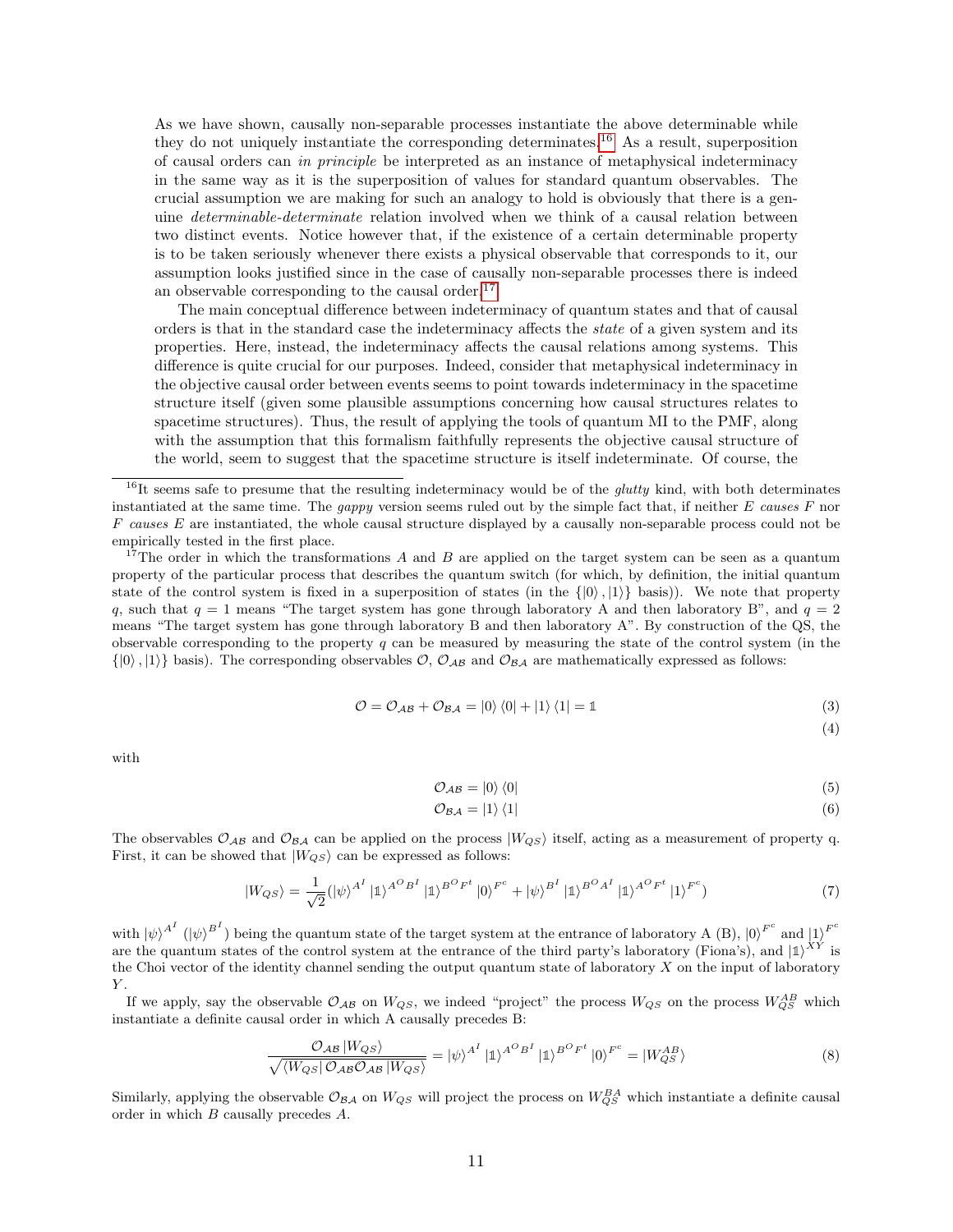most natural reaction to this is simply to see in the above arguments a modus tollens, and so to reject one of the premises. However, as we will argue in the next section, the notion of indeterminate spacetime may be useful in the context of QG as well. If we are right, this would not only show that this notion should be taken seriously, but would also indirectly reinforce the argument just given by suggesting a certain continuity between PMF and QG.

## <span id="page-11-0"></span>4 Quantum metaphysics and quantum gravity

The aim of this section is to explore the relevance in the quantum gravity context of the quantum metaphysics tools and the recent work in quantum foundations we have discussed in sections [2](#page-1-0) and [3.](#page-4-0) The main research programs in quantum gravity (QG) tend to suggest in one way or another that most (if not all) standard spacetime structures are not fundamental but emergent (Huggett and Wüthrich 2013). This radical suggestion raises two main (sets of) philosophical issues (which, to some extent, run in parallel with the main physical and technical issues in QG). The first concerns the sense in which spacetime features can emerge from non-spatiotemporal structures, while the second is about the very characterization of a non-spatiotemporal physical ontology. A functionalist perspective has been recently articulated in order to elucidate the emergence issue: the idea is that spacetime functionally emerges from the non-spatiotemporal in the sense that under the right circumstances, the quantum gravitational structures can play the relevant spatio-temporal roles (Lam and Wüthrich 2018).

It is interesting to note that, if functionalism has a wide range of applications in philosophy of science, this spacetime functionalism strategy that aims to provide a conceptual framework for the emergence of spacetime in QG is partly inspired by quantum metaphysics, more precisely by the functionalist understanding of standard 3-dimensional situations within wavefunction realism (see Lam and Wüthrich 2018, 41 as well as references therein). To a certain extent, this case exemplifies a fruitful link between quantum metaphysics and QG.

Similarly, the metaphysical tools of structuralism, holism and indeterminacy we have discussed in section [2](#page-1-0) can help to characterize a physical ontology in non-spatio-temporal terms.[18](#page-0-0) Indeed, to the extent that approaches to QG aim to be quantum theories, it is largely expected that quantum entanglement and Bell-type correlations remain a central feature at the QG level. For instance, quantum entanglement plays a central role in loop quantum gravity (LQG) and group field theory, where there is a precise sense in which quantum entanglement constitutes a glueing relation among fundamental non-spatiotemporal degrees of freedom (e.g. see Baytaş [et al. 2018](#page-14-7) and [Colafranceschi and Oriti 2021\)](#page-15-16). More broadly, quantum entanglement is also

<sup>&</sup>lt;sup>18</sup>In the light of our discussion, it looks quite natural to consider in more details how the metaphysics of structuralism, holism, and coherentism interact with the hypothesis of quantum indeterminacy. This is an intricate issue, and although we do not aim to provide a systematic view in this paper, we believe it is important to provide a few lines on our own perspective on this. What is common to the various metaphysical strategies for interpreting entanglement is the attempt to provide an explanation to some peculiar relations of dependence between distinct systems. It is in fact no surprise that the discussion on entanglement gets intimately connected to the issue of *fundamentality*, which is seen in contemporary philosophy as a way of regimenting the notion of explanation itself. On the other hand, it seems quite natural to interpret much of what goes on in the literature on quantum indeterminacy as an attempt to indicate an inherent lack of completeness in our explanations of certain physical facts, for instance the systems in a superposition state. But more importantly, if we consider the indeterminacy which affects entangled systems, it appears immediately clear that by adding (indeterminate) facts about the component systems we do not get to a full explanation of the dependence relations exhibited by the composite system. Therefore, one would expect that the lack of completeness in the explanation one finds with quantum indeterminacy could be supplemented by the specific metaphysics of entanglement. The details will then depend on the specific metaphysics one has in mind among the ones on the market. For instance, take structuralism, according to which (very roughly!) entanglement can be explained by positing fundamental relations on top of (or along with) the physical objects. By adding quantum indeterminacy to the picture, one could expect that the fundamental relations of entanglement (instantiated by the composite system) provides an explanation to the existence of the indeterminacy affecting the component systems. We thank an anonymous reviewer of this journal for a very insightful discussion and for inviting us to say more on this important issue.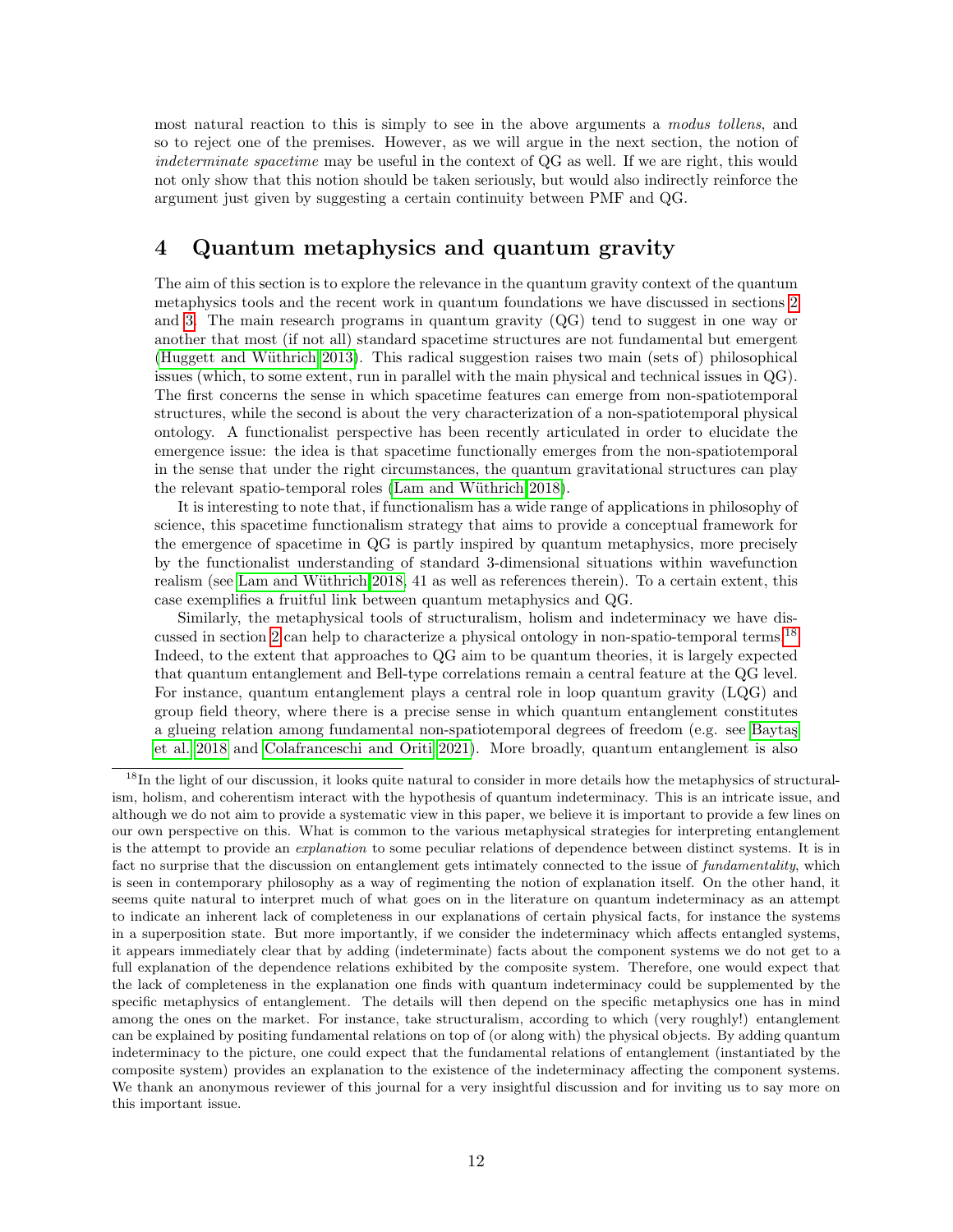expected to play a role in the very emergence of spacetime, as suggested for instance in the context of the AdS/CFT string duality by the Ryu-Takayanagi relationship between entanglement entropy (in the boundary) and area (in the bulk).<sup>[19](#page-0-0)</sup>

Now, to the extent that the structuralist and holistic accounts of quantum entanglement do not depend on spacetime, they can be articulated in the context of quantum gravity, and so may help to characterize its non-spatio-temporal ontology. Within the structuralist perspective, this latter is then understood in terms of entanglement structures, that is, in terms of networks of entanglement relations among (entangled) quantum gravitational subsystems, which are interdependent on one another. Since, in this context, quantum entanglement is the glueing relation holding things together––a kind of Lewisian worldmate relation that would be non-spatio-temporal (see the discussion in [Darby 2009;](#page-15-17) more recently, see [Jaksland](#page-16-17) (forthcoming), who uses the notion of 'world-making' relation)—quantum gravitational subsystems are entangled, and hence interdependent, in virtue of being part of the same world (or in virtue of giving rise to the same spacetime).<sup>[20](#page-0-0)</sup> This is an interesting metaphysical implication of the structuralist perspective, suggesting some non-trivial insight into the nature of the physical world as described by some prominent current QG approaches.

The holistic account of quantum entanglement provides a slightly different (but not necessarily incompatible) perspective, emphasizing the ontological priority of the whole entangled quantum gravitational structure (over its entangled parts or subsystems). Following [Ismael and](#page-16-4) [Schaffer](#page-16-4) [\(2020\)](#page-16-4)'s common ground strategy (see §[2.2\)](#page-3-0), it can then be argued that the quantum gravitational whole (e.g. the total, entangled spin network or spin foam structure in LQG) is best understood as the common ground of its quantum gravitational subsystems, some of which corresponding to spacetime regions. This naturally leads to consider the total, entangled quantum gravitational structure as the common ground for spacetime itself. This view does not necessarily clash with the functional emergence mentioned above, but can be seen as capturing an additional aspect of the relationship between the emergent spacetime and the underlying quantum gravitational structure.

The recent work in quantum foundations discussed in section [3](#page-4-0) also connects to certain suggestions from research in QG. In order to articulate this potential link, we start by emphasising the connection between spacetime and causal structures.

The link between causation and spacetime has been extensively discussed in several theories, both in metaphysics and in philosophy of science. To make but one prominent example, consider that in the standard Lewisian supervenience picture causation emerges from the mosaic of actual events plus spatiotemporal relations among them. In a way, Lewis starts from spacetime to get to causation, but in principle the converse can be done too. For instance, in the context of QG, causal set theory aims to recover spacetime, as described by (sectors of) general relativity, from fundamental, non (fully) spatio-temporal causal structures.<sup>[21](#page-0-0)</sup> No matter what the priority relation between spacetime and causation is—or whether there is such a relation, or whether they are best conceived as being metaphysically on a par—nobody would deny that there is an intimate connection between spacetime and causation.

From this consideration, and under the assumption that the causal orders encoded in causally nonseparable process matrices are objective, indefinite causal orders can be seen as reflecting indefiniteness in the spacetime structure itself. In this regard, as discussed in section [3.1,](#page-4-1) [Zych](#page-18-1) [et al.](#page-18-1) [\(2019\)](#page-18-1) introduced a thought experiment called gravitational quantum switch, for which

<sup>19</sup>See for instance [Ryu and Takayanagi](#page-17-15) [\(2006\)](#page-17-15) and [Van Raamsdonk](#page-17-16) [\(2010\)](#page-17-16). See [Jaksland](#page-16-17) (forthcoming) for a philosophical discussion of how distance can be recovered from quantum entanglement, and [Ney](#page-17-17)  $(2021a)$  $(2021a)$  for a critical perspective. The Ryu-Takayanagi formula is expected to generalize beyond the AdS/CFT correspondence, such as within the framework of LQG and group field theory, see [Chirco et al.](#page-15-18) [\(2018\)](#page-15-18).

<sup>&</sup>lt;sup>20</sup>There may well be sectors of QG that do not give rise to any classical spacetime, and in particular that may not be entangled with anything else. This then raises the question of what makes them part of the same world.

 $21A$  strong motivation for causal set theory is provided by a series of important results in general relativity basically showing that the geometry of spacetime is fixed by its causal structure (up to a conformal factor—and assuming the condition of past and future distinguishability; see Huggett and Wüthrich (forthcoming, ch. 2) for a recent philosophical discussion of causal set theory, as well as references therein).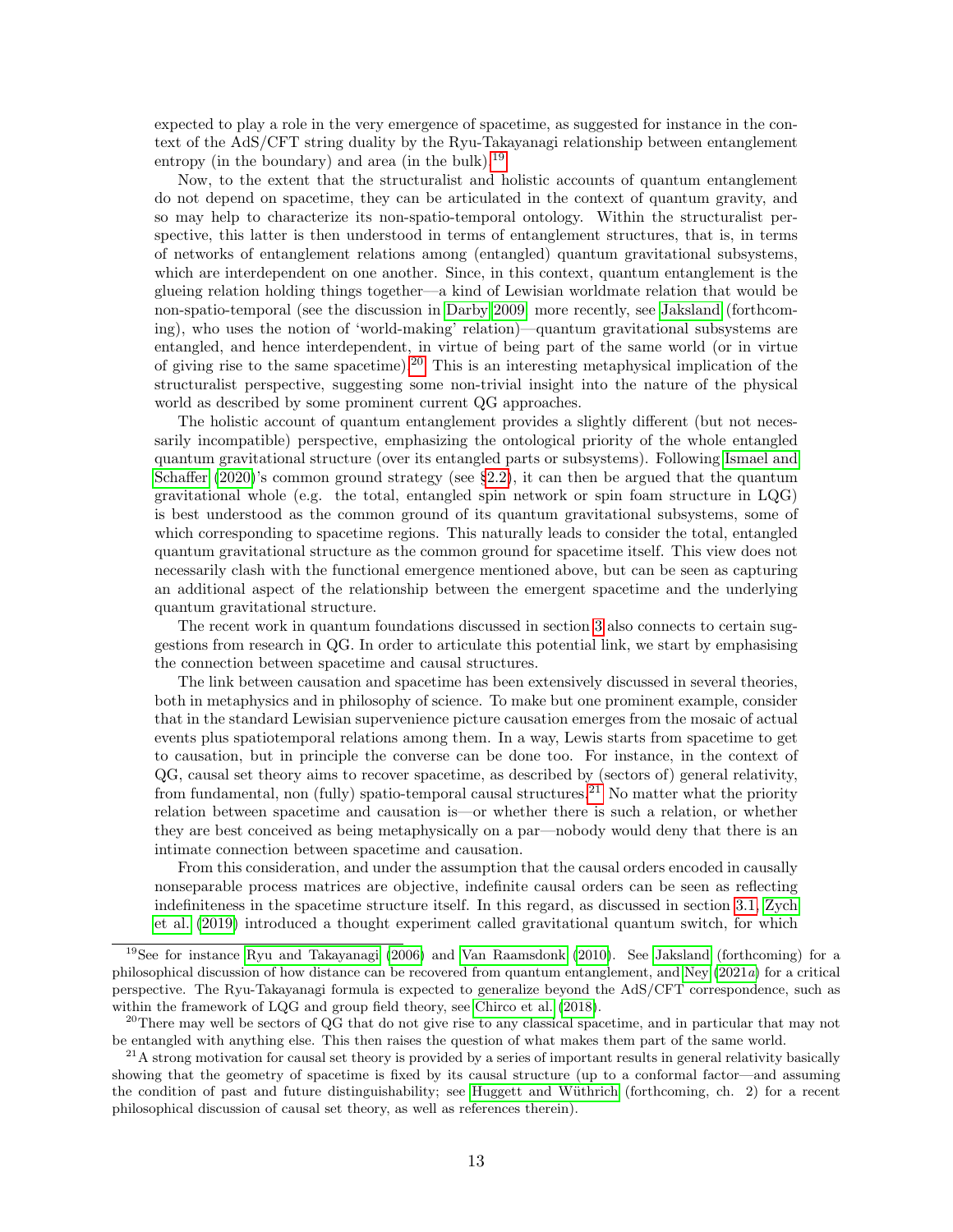indefiniteness of causal order would arise from an actual superposition of spacetime regions in a quantum gravity context.<sup>[22](#page-0-0)</sup> This clearly resonates with the idea, present in many approaches to QG, that spacetime itself could be in a quantum superposition. It also shows that, while indefinite causal orders point towards a tension between a classical background spacetime and quantum features such as superposition and entanglement, the implications of indefinite causal orders should be considered within the context of a fully gravitational theory.

The route leading from causal indefiniteness to spacetime indeterminacy is not straightforward, yet it may give us some initial motivations for exploring the possible role (and nature) of indeterminacy in approaches to QG. First, recall from §3.2 that one of the three instances of quantum indeterminacy individuated in the literature concerns the non-commutativity of the algebra of operators. This feature is an essential component for any quantum theory, QG included. A working hypothesis consists in individuating first the relevant operators in the theory that arguably describe spacetime properties. By doing so, and having shown that these do not commute, we would get an initial grasp on how superposition of spacetime regions could emerge. In a recent paper, [Cinti et al.](#page-15-19) [\(2021\)](#page-15-19) consider in detail two cases of non-commutative operators, one in string theory (ST) and one in LQG, that can both lead to spatiotemporal superpositions. In both cases, it can be shown that the operators describing geometric properties (the centre of mass position/momentum in ST, and the minimal length in the case of LQG) do not commute. By analogy with the standard argument given by [Calosi and Wilson](#page-15-12) [\(2019\)](#page-15-12), we could take these properties, along with the systems instantiating them, as instances of metaphysically indeterminate states of affairs. Of course, such a line of reasoning is to be developed further. For one, consider that the standard argument for quantum indeterminacy is based on the EEL (as shown in §3.2). Clearly though, nothing like the EEL is explicitly endorsed in the approaches to QG we have mentioned. Although this is an interesting issue per se, it has to be noticed that even in the case of QG, we would likely need to provide a way to ascribe values to physical properties. It may be expected that at least in some way of doing so, the argument based on the EEL could then be given.

Allowing for indeterminacy in the fundamental spacetime structure of QG may also provide a novel, rather provocative perspective on the most debated philosophical issue in the QG context. Indeed, as we mentioned, it is widely argued that spacetime is not fundamental in QG. This conclusion often relies on the assumption that quantum superpositions of (spacetime-like) structures at the fundamental level cannot be understood in any spatio-temporal sense. For instance, quantum superpositions of spin networks (or spin foams) are generic in LQG, and this is often taken as indicating that spacetime vanishes at this level, and so is not fundamental (see e.g. [Rovelli 2004,](#page-17-18) § 6.7.1 in the physics literature, and Huggett and Wüthrich 2013, § 2.3 in the philosophy of physics literature). Up to now, and to the best of our knowledge, the interpretative and metaphysical strategy of considering (certain) spacetime structures as being indeterminate in QG (in some appropriate sense) has not been seriously investigated (at least in the current philosophy of physics literature). In certain cases, it seems that spacetime fundamentality is rejected because spacetime indeterminacy is rejected.<sup>[23](#page-0-0)</sup> We notice that such a rejection of spacetime indeterminacy is only justified if we have good reasons to believe that this notion does not make sense, or even that it is inconsistent. However, there are now various proposals to make sense of metaphysical indeterminacy, and this notion has been argued to be

 $^{22}Zych$  et al. [\(2019\)](#page-18-1) emphasize that spacetime in the standard quantum switch is classical, in contrast to the gravitational quantum switch. Indeed, indefinite causal order in the quantum switch is the result of a temporal order entangled with some ancillary system, while the spacetime background is classical. This leads to several differences with the gravitational version, in which one has an explicit superposition of spacetime regions, originating from a mass superpositions linked to spacetime via the principles of general relativity. In the standard quantum switch, only very specific causal orders escape to a classical description, and the time of the events depends on their temporal order. This is not the case in the gravitational quantum switch, in which an entire region of spacetime is non-classical (in a quantum superposition), and within this region, the time of events does not depend on their temporal order.

<sup>&</sup>lt;sup>23</sup>The situation is actually more subtle than that: as we have mentioned earlier, there may well be sectors of  $QG$ that do not give rise to any classical spacetime (e.g. in some limit), and so that are not spatio-temporal in a way that is not directly related to quantum indeterminacy (thanks to Daniele Oriti for highlighting this point to us).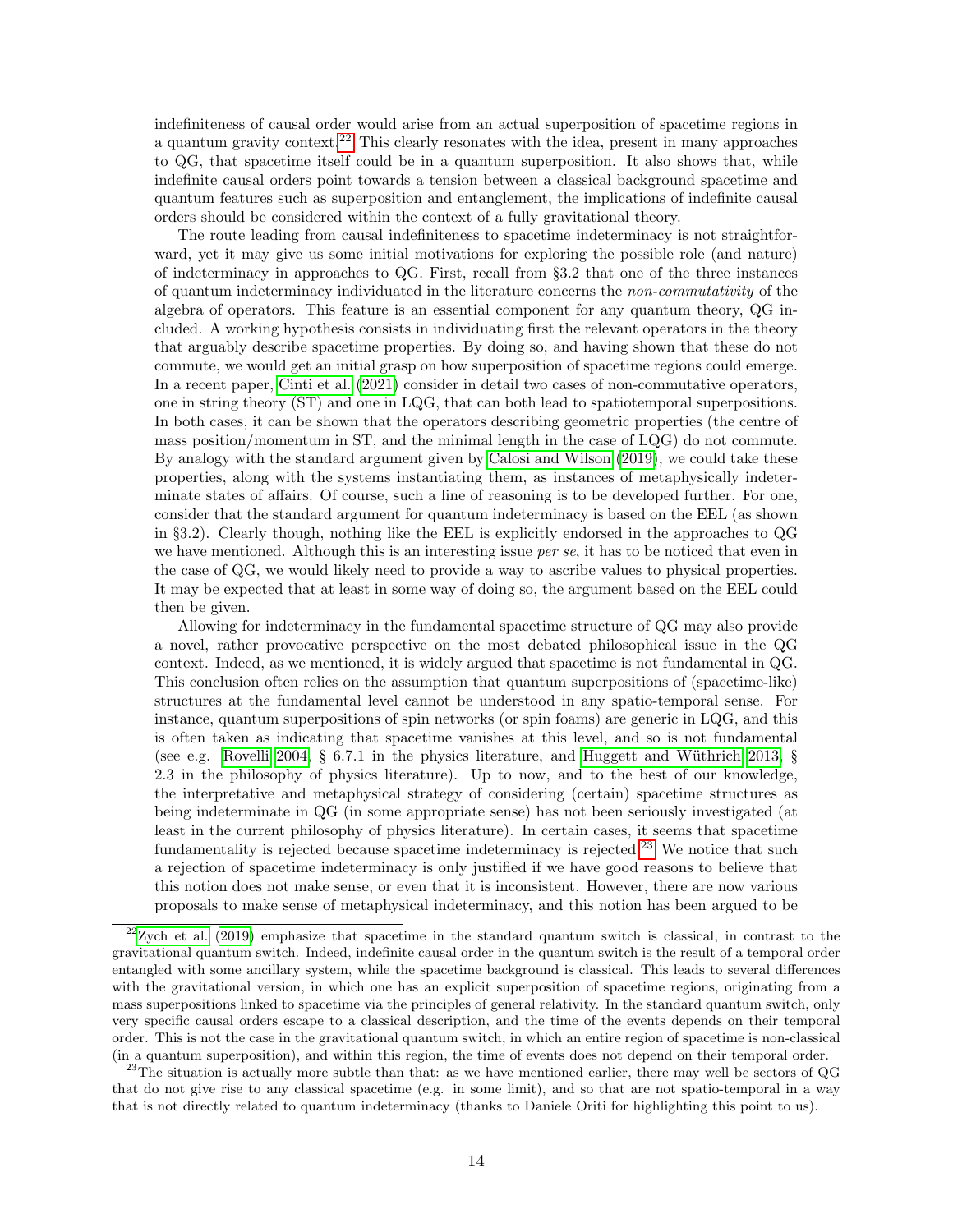explanatory useful already in the context of non-relativistic QM. This points to the intriguing suggestion that what is taken as the non-fundamentality of spacetime (or of certain spacetime features) in the QG context could also be understood in terms of some spacetime indeterminacy. Articulating this suggestion in details and its implications for the debates around the emergence of spacetime thus constitutes a worthwhile project that may shed an interesting new light on spacetime in QG.

## 5 Conclusion

A great deal of the recent philosophical discussions on non-relativistic quantum mechanics can be seen as an attempt to provide an interpretation-neutral understanding of the most crucial features of this theory, namely entanglement and superposition. The line of reasoning we developed in this paper starts by considering how pervasive these features are, even once we look well beyond quantum mechanics and we start taking into account the recent approaches to QG. As we have shown, and despite QG being in its early stage of development, these key aspects of non-relativistic quantum mechanics, instead of being erased or overcome, will likely remain crucial for our understanding of the natural world. The main suggestion of this paper is that we should look at the metaphysical views that have already been developed within the philosophy of quantum mechanics to provide a more systematic understanding of these features, and we apply similar approaches to QG. In that spirit, we first reviewed two stances, holism and structuralism, as strategies to interpret quantum entanglement. We argued that, to the extent that these views are already meant to describe non-spatiotemporal features of reality, they can be used as a conceptual basis for developing an ontology for QG. Second, we have shown how the notion of quantum indeterminacy has been articulated in the context of standard quantum mechanics as an explanation for *superposition* states. Similarly, this notion has proven useful, as we have argued in details, to make sense of the notion of causal superposition within the process matrix formalism. This can arguably lead, as we suggested, to a form of spacetime indeterminacy which may provide a novel perspective on the thorny issue of the emergence of spacetime in QG.

### References

- <span id="page-14-1"></span>Aharonov, Y., Anandan, J. and Vaidman, L. (1993), 'Meaning of the wave function', Physical Review A 47(6), 4616.
- <span id="page-14-6"></span>Albert, D. Z. and Loewer, B. (1996), Tails of schrödinger's cat, in C. R., ed., 'Perspectives on quantum reality', Springer, pp. 81–92.
- <span id="page-14-3"></span>Araújo, M., Branciard, C., Costa, F., Feix, A., Giarmatzi, C. and Brukner, Č. (2015), 'Witnessing causal nonseparability', New Journal of Physics 17(10), 102001.
- <span id="page-14-5"></span>Barnes, E. and Williams, J. R. G. (2011), A theory of metaphysical indeterminacy, in D. W. Zimmerman and K. Bennett, eds, 'Oxford Studies in Metaphysics', Oxford University Press.
- <span id="page-14-7"></span>Baytas, B., Bianchi, E. and Yokomizo, N. (2018), 'Gluing polyhedra with entanglement in loop quantum gravity', Physical Review D 98, 026001.
- <span id="page-14-2"></span>Bell, J. (1964), 'On the Einstein-Podolsky-Rosen paradox', Physics 1(3), 195–200.
- <span id="page-14-4"></span>Branciard, C., Araújo, M., Feix, A., Costa, F. and Brukner, Č.  $(2015)$ , 'The simplest causal inequalities and their violation', New Journal of Physics 18(1), 013008.
- <span id="page-14-0"></span>Calosi, C. and Mariani, C. (2020), 'Quantum relational indeterminacy', Studies in History and Philosophy of Science Part B: Studies in History and Philosophy of Modern Physics 71, 158– 169.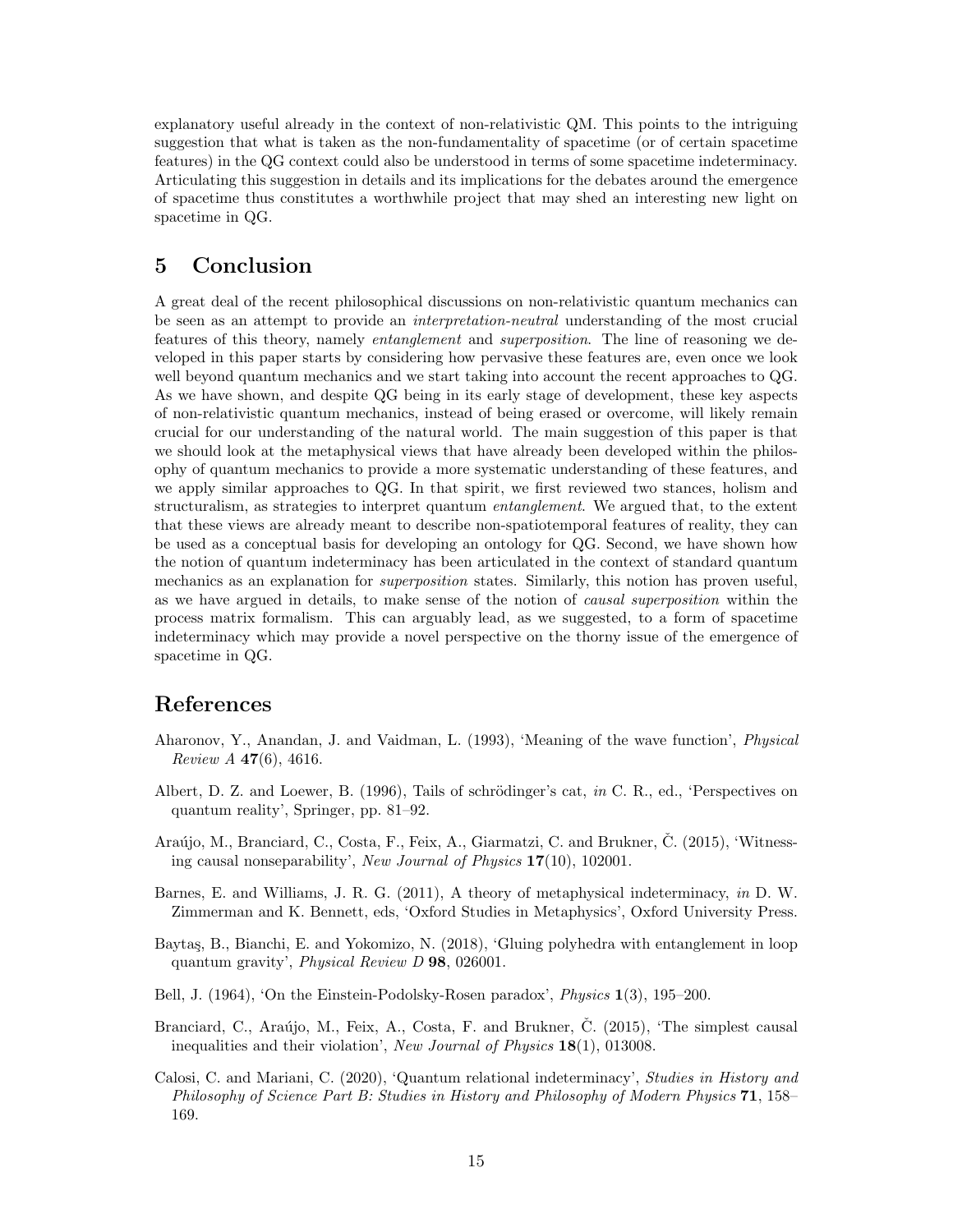- <span id="page-15-14"></span>Calosi, C. and Mariani, C. (2021), 'Quantum indeterminacy', Philosophy Compass. 16(4), e12731.
- <span id="page-15-3"></span>Calosi, C. and Morganti, M. (2018), 'Interpreting quantum entanglement: Steps towards coherentist quantum mechanics', The British Journal for the Philosophy of Science.
- <span id="page-15-12"></span>Calosi, C. and Wilson, J. (2019), 'Quantum metaphysical indeterminacy', Philosophical Studies  $176(10), 2599-2627.$
- <span id="page-15-0"></span>Calosi, C. and Wilson, J. (2021), 'Quantum indeterminacy and the double-slit experiment', Philosophical Studies pp. 1–27.
- <span id="page-15-2"></span>Chen, E. K. (2020), 'Quantum mechanics in a time-asymmetric universe: On the nature of the initial quantum state', The British Journal for the Philosophy of Science.
- <span id="page-15-18"></span>Chirco, G., Oriti, D. and Zhang, M. (2018), 'Group field theory and tensor networks: towards a ryu–takayanagi formula in full quantum gravity', Classical and Quantum Gravity 35, 115011.
- <span id="page-15-9"></span>Chiribella, G., D'Ariano, G. M., Perinotti, P. and Valiron, B. (2013), 'Quantum computations without definite causal structure', *Physical Review A* **88**(2), 022318.
- <span id="page-15-19"></span>Cinti, E., Mariani, C. and Sanchioni, M. (2021), 'Lack of value definiteness in quantum gravity', (http://arxiv.org/abs/2109.10339).
- <span id="page-15-16"></span>Colafranceschi, E. and Oriti, D. (2021), 'Quantum gravity states, entanglement graphs and second-quantized tensor networks', Journal of High Energy Physics 52.
- <span id="page-15-7"></span>Correia, F. and Schnieder, B. (2012), Metaphysical Grounding: Understanding the Structure of Reality, Cambridge University Press.
- <span id="page-15-17"></span>Darby, G. (2009), 'Lewis's worldmate relation and the apparent failure of Humean supervenience', dialectica 63, 195–204.
- <span id="page-15-1"></span>Esfeld, M. (2017), 'How to account for quantum non-locality: ontic structural realism and the primitive ontology of quantum physics', Synthese 194(7), 2329–2344.
- <span id="page-15-13"></span>Evans, G. (1978), 'Can there be vague objects?', Analysis 38(4), 208.
- <span id="page-15-8"></span>Fine, K. (1994), 'Ontological dependence', *Proceedings of the Aristotelian Society* 95(1), 269–290.
- <span id="page-15-6"></span>Fine, K. (2012), Guide to ground, in F. Correia and B. Schnieder, eds, 'Metaphysical Grounding: Understanding the Structure of Reality', Cambridge University Press, pp. 37–80.
- <span id="page-15-5"></span>Friederich, S. and Evans, P. W. (2019), Retrocausality in Quantum Mechanics, in E. N. Zalta, ed., 'The Stanford Encyclopedia of Philosophy', Summer 2019 edn, Metaphysics Research Lab, Stanford University.
- <span id="page-15-15"></span>Glick, D.  $(2017)$ , 'Against quantum indeterminacy', *Thought* 6(3), 204–213.
- <span id="page-15-10"></span>Goswami, K., Giarmatzi, C., Kewming, M., Costa, F., Branciard, C., Romero, J. and White, A.  $(2018)$ , 'Indefinite causal order in a quantum switch', *Physical review letters*  $121(9)$ , 090503.
- <span id="page-15-11"></span>Guo, Y., Hu, X.-M., Hou, Z.-B., Cao, H., Cui, J.-M., Liu, B.-H., Huang, Y.-F., Li, C.-F., Guo, G.-C. and Chiribella, G. (2020), 'Experimental transmission of quantum information using a superposition of causal orders', Physical review letters 124(3), 030502.
- <span id="page-15-4"></span>Healey, R. (2016), Holism and Nonseparability in Physics, in E. N. Zalta, ed., 'The Stanford Encyclopedia of Philosophy', Spring 2016 edn, https://plato.stanford.edu/archives/spr2016/entries/physics-holism/.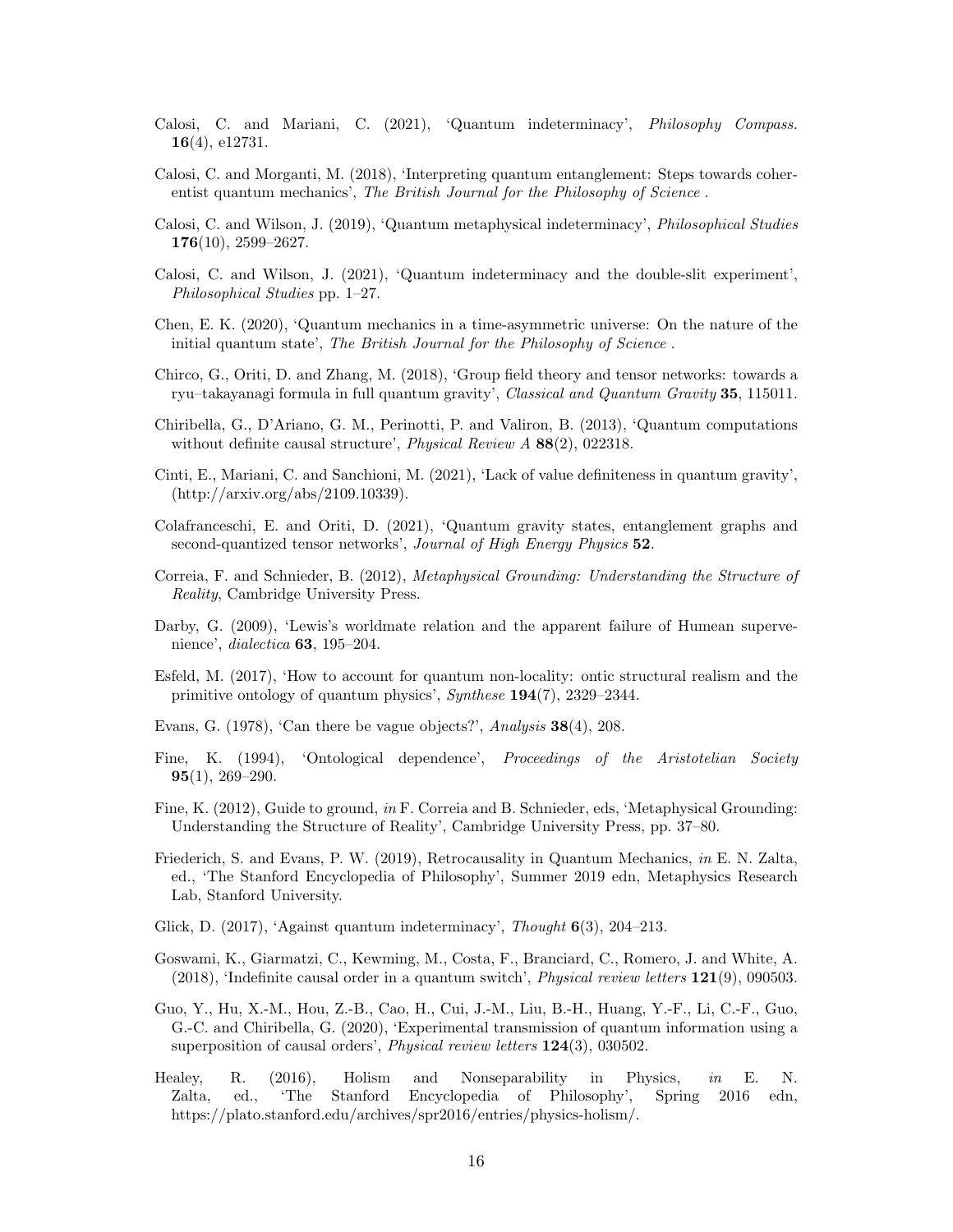- <span id="page-16-3"></span>Hensen, B., Bernien, H., Dréau, A. E., Reiserer, A., Kalb, N., Blok, M. S., Ruitenberg, J., Vermeulen, R. F., Schouten, R. N., Abellán, C. et al. (2015), 'Loophole-free bell inequality violation using electron spins separated by 1.3 kilometres',  $Nature$   $526(7575)$ ,  $682-686$ .
- <span id="page-16-11"></span>Hitchcock, C. and Rédei, M. (2021), Reichenbach's common cause principle, *in* E. N. Zalta, ed., 'The Stanford Encyclopedia of Philosophy', Summer 2021 edn, https://plato.stanford.edu/archives/sum2021/entries/physics-Rpcc/.
- <span id="page-16-2"></span>Huggett, N. and Wüthrich, C. (2013), 'Emergent spacetime and empirical (in) coherence', Studies in History and Philosophy of Science Part B: Studies in History and Philosophy of Modern Physics 44(3), 276–285.
- <span id="page-16-18"></span>Huggett, N. and Wüthrich, C. (forthcoming), Out of Nowhere: The Emergence of Spacetime in Quantum Theories of Gravity, Oxford: Oxford University Press.
- <span id="page-16-4"></span>Ismael, J. and Schaffer, J. (2020), 'Quantum holisme: nonseparability as common ground', Synthese 197, 4131–4160.
- <span id="page-16-17"></span>Jaksland, R. (forthcoming), 'Entanglement as the world-making relation: distance from entanglement', Synthese .
- <span id="page-16-8"></span>Lam, V. (2013), 'The entanglement structure of quantum field systems', International Studies in the Philosophy of Science 27, 59–72.
- <span id="page-16-7"></span>Lam, V. (2016), Quantum structure and spacetime, in T. Bigaj and C. Wüthrich, eds, 'Metaphysics in Contemporary Physics', Leiden: Brill.
- <span id="page-16-0"></span>Lam, V. (2017), 'Structuralism in the philosophy of physics', Philosophy Compass 12(6), e12421.
- <span id="page-16-9"></span>Lam, V. and Esfeld, M. (2013), 'A dilemma for the emergence of spacetime in canonical quantum gravity', Studies in History and Philosophy of Modern Physics 44, 286–293.
- <span id="page-16-10"></span>Lam, V. and Wüthrich, C. (2018), 'Spacetime is as spacetime does', Studies in History and Philosophy of Science Part B: Studies in History and Philosophy of Modern Physics 64, 39– 51.
- <span id="page-16-5"></span>Leifer, M. S. and Pusey, M. F. (2017), 'Is a time symmetric interpretation of quantum theory possible without retrocausality?', Proceedings of the Royal Society A: Mathematical, Physical and Engineering Sciences 473(2202), 20160607.
- <span id="page-16-12"></span>Letertre, L. (2021), 'The operational framework for quantum theories is both epistemologically and ontologically neutral', Studies in History and Philosophy of Science Part A 89, 129-137.
- <span id="page-16-14"></span>Lewis, D. (1986), On the Plurality of Worlds, Blackwell.
- <span id="page-16-15"></span>Lewis, P. J. (2016), Quantum Ontology. A Guide to the Metaphysics of Quantum Mechanics, Oxford University Press.
- <span id="page-16-13"></span>MacLean, J.-P. W., Ried, K., Spekkens, R. W. and Resch, K. J. (2017), 'Quantum-coherent mixtures of causal relations', *Nature communications*  $8(1)$ , 1–10.
- <span id="page-16-16"></span>Mariani, C. (2022), 'Non-Accessible Mass and the Ontology of GRW', Studies in History and Philosophy of Science 91, 270–279.
- <span id="page-16-1"></span>Miller, E. (2016), 'Quantum holism', Philosophy Compass 11(9), 507–514.
- <span id="page-16-6"></span>Myrvold, W., Genovese, M. and Shimony, A. (2021), Bell's Theorem, in E. N. Zalta, ed., 'The Stanford Encyclopedia of Philosophy', Fall 2021 edn, Metaphysics Research Lab, Stanford University.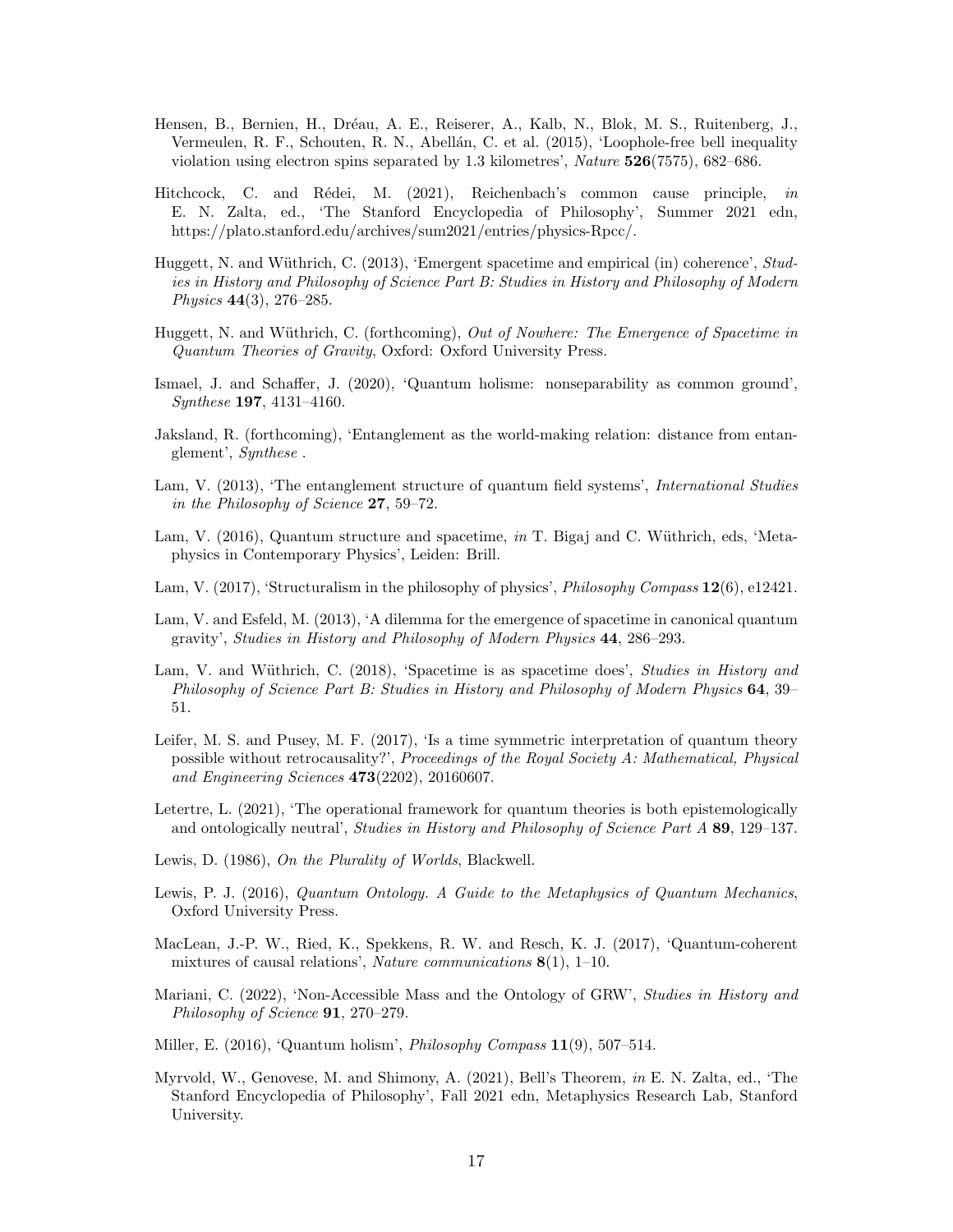- <span id="page-17-17"></span>Ney, A.  $(2021a)$ , From Quantum Entanglement to Spatiotemporal Distance, in C. Wüthrich, B. Le Bihan and N. Huggett, eds, 'Cover Philosophy Beyond Spacetime: Cover Philosophy Beyond Spacetime Implications from Quantum Gravity', Oxford: Oxford University Press.
- <span id="page-17-6"></span>Ney, A. (2021b), The World in the Wavefunction, Oxford University Press.
- <span id="page-17-14"></span>Oreshkov, O. (2019), 'Time-delocalized quantum subsystems and operations: on the existence of processes with indefinite causal structure in quantum mechanics', Quantum 3, 206.
- <span id="page-17-9"></span>Oreshkov, O., Costa, F. and Brukner, Č.  $(2012)$ , 'Quantum correlations with no causal order', Nature communications 3(1), 1–8.
- <span id="page-17-7"></span>Oreshkov, O. and Giarmatzi, C. (2016), 'Causal and causally separable processes', New Journal of Physics 18(9), 093020.
- <span id="page-17-13"></span>Paunković, N. and Vojinović, M. (2020), 'Causal orders, quantum circuits and spacetime: distinguishing between definite and superposed causal orders', Quantum 4, 275.
- <span id="page-17-1"></span>Price, H. (2012), 'Does time-symmetry imply retrocausality? How the quantum world says "maybe"?', Studies in History and Philosophy of Science Part B: Studies in History and Philosophy of Modern Physics  $43(2)$ , 75–83.
- <span id="page-17-11"></span>Procopio, L. M., Moqanaki, A., Araújo, M., Costa, F., Calafell, I. A., Dowd, E. G., Hamel, D. R., Rozema, L. A., Brukner, C. and Walther, P.  $(2015)$ , 'Experimental superposition of orders of quantum gates', Nature communications  $6(1)$ , 1–6.
- <span id="page-17-18"></span>Rovelli, C. (2004), Quantum Gravity, Cambridge: Cambridge University Press.
- <span id="page-17-12"></span>Rubino, G., Rozema, L. A., Feix, A., Ara´ujo, M., Zeuner, J. M., Procopio, L. M., Brukner, C. and Walther, P.  $(2017)$ , 'Experimental verification of an indefinite causal order', *Science* advances 3(3), e1602589.
- <span id="page-17-15"></span>Ryu, S. and Takayanagi, T. (2006), 'Holographic Derivation of Entanglement Entropy from the anti–de Sitter Space/Conformal Field Theory Correspondence', Physical Review Letters 96, 181602.
- <span id="page-17-4"></span>Schaffer, J. (2009), On what grounds what, in D. J. Chalmers, D. Manley and R. Wasserman, eds, 'Metametaphysics', Oxford University Press, pp. 347–283.
- <span id="page-17-2"></span>t Hooft, G. (2016), The Cellular Automaton Interpretation of Quantum Mechanics, Berlin, Springer.
- <span id="page-17-5"></span>Tahko, T. E. and Lowe, E. J. (2020), 'Ontological dependence', The Stanford Encyclopedia of Philosophy (Fall 2020 Edition), Edward N. Zalta (ed.) .
- <span id="page-17-3"></span>Vaidman, L. (2021), 'Many-worlds interpretation of quantum mechanics', The Stanford Encyclopedia of Philosophy (Fall 2021 Edition), Edward N. Zalta (ed.) .
- <span id="page-17-16"></span>Van Raamsdonk, M. (2010), 'Building up spacetime with quantum entanglement', General Relativity and Gravitation 42, 2323–2329.
- <span id="page-17-0"></span>Wallace, D. (2019), 'What is orthodox quantum mechanics?', *Studies in Epistemology, Logic*, Methodology, and Philosophy of Science 406(In, Cordero A. (eds), Synthese Library).
- <span id="page-17-8"></span>Wechs, J., Abbott, A. A. and Branciard, C. (2019), 'On the definition and characterisation of multipartite causal (non) separability', New Journal of Physics 21, 013027.
- <span id="page-17-10"></span>Wechs, J., Dourdent, H., Abbott, A. A. and Branciard, C. (2021), 'Quantum circuits with classical versus quantum control of causal order',  $PRX$  Quantum  $2(3)$ , 030335.